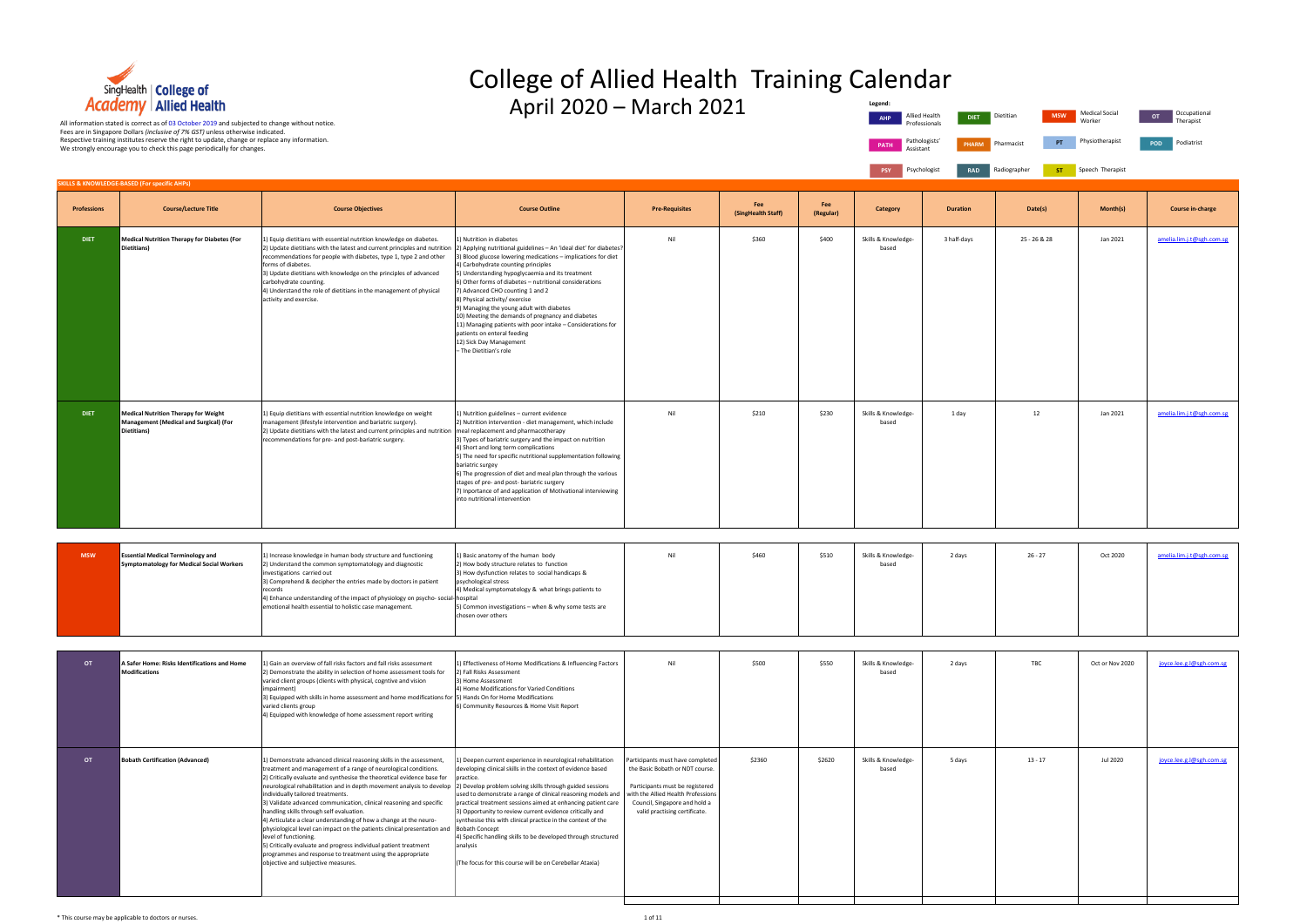

### College of Allied Health Training Calendar **Legend:**

April 2020 – March 2021

| Category    |           |                                | <b>Duration</b> |              | Date(s) |            | Month(s)                        |            | Course in-charg           |
|-------------|-----------|--------------------------------|-----------------|--------------|---------|------------|---------------------------------|------------|---------------------------|
|             |           |                                |                 |              |         |            |                                 |            |                           |
| <b>PSY</b>  |           | Psychologist                   | <b>RAD</b>      | Radiographer |         | <b>ST</b>  | Speech Therapist                |            |                           |
| <b>PATH</b> | Assistant | Pathologists'                  | <b>PHARM</b>    | Pharmacist   |         | PT         | Physiotherapist                 | <b>POD</b> | Podiatrist                |
| <b>AHP</b>  |           | Allied Health<br>Professionals | <b>DIET</b>     | Dietitian    |         | <b>MSW</b> | <b>Medical Social</b><br>Worker | <b>OT</b>  | Occupational<br>Therapist |

|                    | <b>SKILLS &amp; KNOWLEDGE-BASED (For specific AHPs)</b>    |                                                                                                                                                                                                                                                                                                                                                                                                                                                                                                                                                                                                                                                                                                                                                                                                                                                                                                                                                                            |                                                                                                                                                                                                                                                                                                                                                                                                                                                                               |                       |                           |                  |                              |                 |                 |                                  |                          |
|--------------------|------------------------------------------------------------|----------------------------------------------------------------------------------------------------------------------------------------------------------------------------------------------------------------------------------------------------------------------------------------------------------------------------------------------------------------------------------------------------------------------------------------------------------------------------------------------------------------------------------------------------------------------------------------------------------------------------------------------------------------------------------------------------------------------------------------------------------------------------------------------------------------------------------------------------------------------------------------------------------------------------------------------------------------------------|-------------------------------------------------------------------------------------------------------------------------------------------------------------------------------------------------------------------------------------------------------------------------------------------------------------------------------------------------------------------------------------------------------------------------------------------------------------------------------|-----------------------|---------------------------|------------------|------------------------------|-----------------|-----------------|----------------------------------|--------------------------|
| <b>Professions</b> | <b>Course/Lecture Title</b>                                | <b>Course Objectives</b>                                                                                                                                                                                                                                                                                                                                                                                                                                                                                                                                                                                                                                                                                                                                                                                                                                                                                                                                                   | <b>Course Outline</b>                                                                                                                                                                                                                                                                                                                                                                                                                                                         | <b>Pre-Requisites</b> | Fee<br>(SingHealth Staff) | Fee<br>(Regular) | <b>Category</b>              | <b>Duration</b> | Date(s)         | Month(s)                         | <b>Course in-charge</b>  |
| OT                 | <b>Bobath Normal Movement</b>                              | 1) Describe the concepts and basic components of normal movement<br>2) Understand the wide postural and tonal variation in the normal<br>population<br>3) Draw on improved analysis, assessment and facilitation skills to<br>more effectively treat neuromuscular disorders                                                                                                                                                                                                                                                                                                                                                                                                                                                                                                                                                                                                                                                                                               | 1) Concepts of normal movement used in the assessment and<br>treatment of adults with neurological or neuromuscular<br>impairments<br>2) Course consists of a theoretical introduction to normal<br>movement, practical sessions and a patient demonstration                                                                                                                                                                                                                  | Nil                   | \$940                     | \$1040           | Skills & Knowledge-<br>based | 3 days          | $8 - 10$<br>TBC | Jul 2020<br>Feb 2021<br>(2 runs) | joyce.lee.g.l@sgh.com.sg |
| OT                 | <b>Cognitive Rehabilitation</b>                            | 1) Define cognition and the place of cognition in contemporary<br>occupational therapy practice.<br>2) Discuss international occupational therapy trends in the areas of<br>cognitive assessment and intervention; a focus on 'functional<br>cognition'.<br>3) Critically appraise assessments used by occupational therapists to<br>assess cognitive capacity and discuss their relevance and application to cancer)<br>an Asian population.<br>4) Brief and detailed cognitive assessments suitable for both acute and<br>community settings.<br>5) Interpret and report relevant findings from assessment.<br>6) Establish and prioritize therapy goals.<br>7) Design intervention that aims to improve cognitive strategy use<br>during occupational performance or compensate for losses that will not<br>change.<br>8) Compensatory strategies for cognitive impairments.<br>3) Hospital based vs community based programmes.<br>10) Measure the outcome of therapy. | 1) Assess adults with cognitive impairment following acquired<br>brain impairment (eg. stroke, traumatic brain injury,<br>Parkinson's disease, multiple sclerosis, dementia) or other<br>conditions that impact on cognition (eg. chronic pain,<br>prolonged low vision, mental health disorders, intellectual<br>disabilities or the consequences of chemotherapy following<br>2) Use assessment findings to design intervention                                             | Nil                   | \$900                     | \$1000           | Skills & Knowledge-<br>based | 3 days          | TBC             | Sep or Oct 2020                  | joyce.lee.g.l@sgh.com.sg |
| OT                 | Management of Clients with Upper Limb<br><b>Conditions</b> | 1) Apply knowledge in managing upper limb conditions<br>2) Master skills in fabricating splints appropriate for such conditions.                                                                                                                                                                                                                                                                                                                                                                                                                                                                                                                                                                                                                                                                                                                                                                                                                                           | 1) Population commonly affected<br>2) Progression of conditions<br>3) Role of Occupational Therapist<br>4) Evidence Based Management<br>5) Splints fabricated for such conditions                                                                                                                                                                                                                                                                                             | Nil                   | \$520                     | \$580            | Skills & Knowledge-<br>based | 2 days          | $28 - 29$       | Sep 2020                         | joyce.lee.g.l@sgh.com.sg |
| <b>OT</b>          | Prescription of Powered Mobility Aids                      | Gain understanding in prescribing appropriate motorised mobility aids<br>for clients with varied medical conditions.                                                                                                                                                                                                                                                                                                                                                                                                                                                                                                                                                                                                                                                                                                                                                                                                                                                       | 1) Common motorised mobility aids available for patients<br>2) Prescription of appropriate devices for patients of varied<br>medical conditions<br>3) Practical sessions in managing motorised mobility aids<br>4) Possible adaptations to existing motorised mobility and<br>accessories available.                                                                                                                                                                          | Nil                   | \$400                     | \$440            | Skills & Knowledge-<br>based | 2 days          | TBC             | Oct or Nov 2020                  | joyce.lee.g.l@sgh.com.sg |
| OT                 | <b>Resistance Bands, Balls and Balance</b>                 | 1) Understand the scientific basis for elastic resistance and<br>proprioceptive training<br>2) Demonstrate correct patient positioning, and appropriate use of<br>elastic resistance and proprioceptive training devices<br>3) Understand appropriate dosing for elastic resistance and<br>proprioceptive exercises<br>4) Learn how to appropriately progress elastic resistance and<br>proprioceptive exercises                                                                                                                                                                                                                                                                                                                                                                                                                                                                                                                                                           | 1) How does elastic resistance compare to other modes of<br>training (isotonic, isometric, etc)?<br>2) Measuring and documenting resistance and exercise<br>intensity when using elastic resistance bands<br>3) Train functional stability using proprioceptive and balance<br>devices<br>4) Evidence-based and clinically relevant exercise progressions<br>for a wide range of patient populations, including<br>musculoskeletal, neurological and geriatric patient groups | Nil                   | \$270                     | \$300            | Skills & Knowledge-<br>based | 1 day           | 24              | Jul 2020                         | joyce.lee.g.l@sgh.com.sg |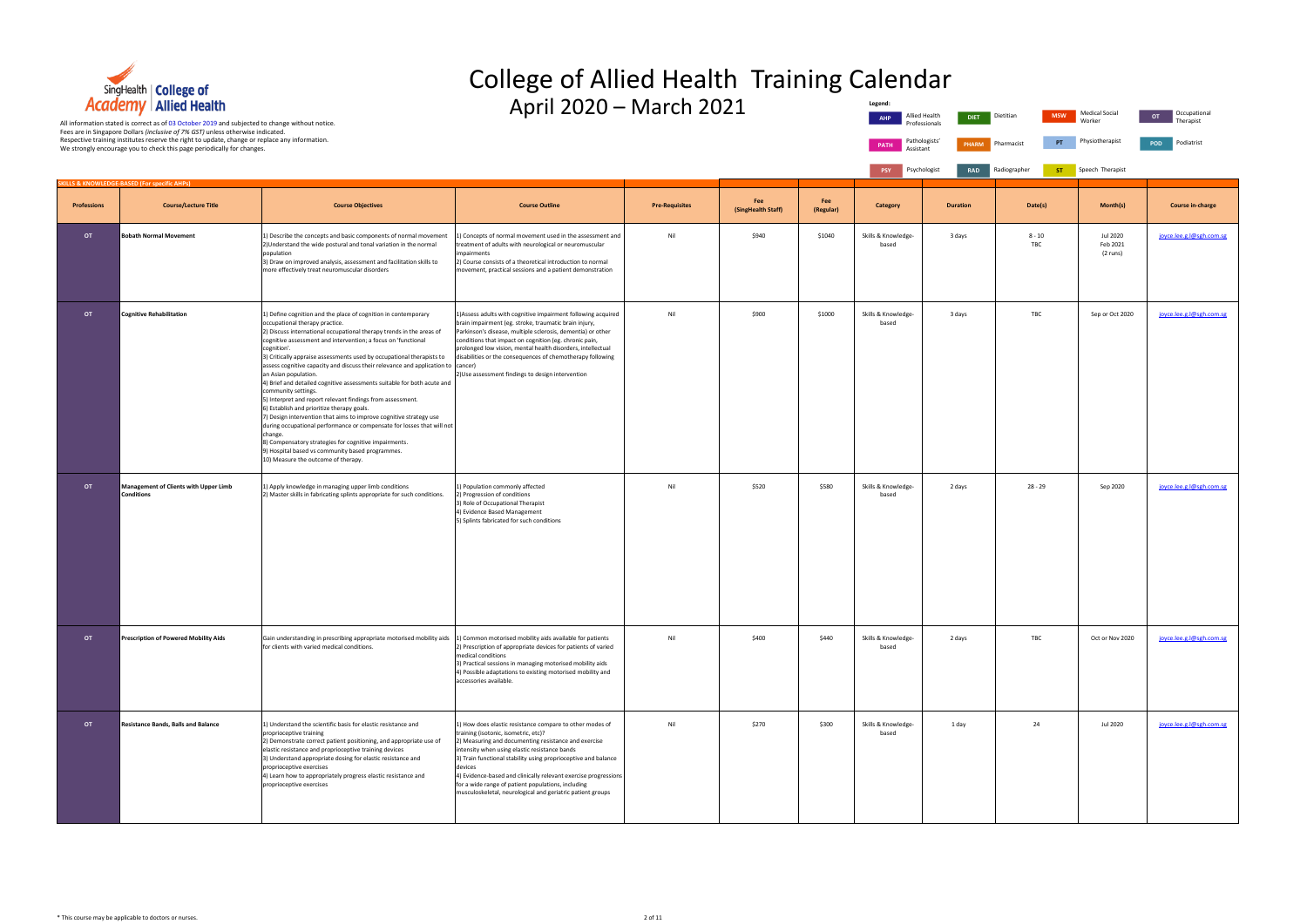

#### College of Allied Health Training Calendar  $\Delta$ pril 2020 – March 2021 **Legend:**



|                  | Legend:<br><b>AHP</b><br><b>PATH</b><br>Assistant<br><b>PSY</b> | Allied Health<br><b>DIET</b><br>Professionals<br>Pathologists'<br><b>PHARM</b><br>Psychologist<br><b>RAD</b> | <b>MSW</b><br>Dietitian<br>PT<br>Pharmacist<br>Radiographer<br><b>ST</b> | <b>Medical Social</b><br>Worker<br>Physiotherapist<br>Speech Therapist | Occupational<br><b>OT</b><br>Therapist<br>Podiatrist<br>POD |
|------------------|-----------------------------------------------------------------|--------------------------------------------------------------------------------------------------------------|--------------------------------------------------------------------------|------------------------------------------------------------------------|-------------------------------------------------------------|
| Fee<br>(Regular) | <b>Category</b>                                                 | <b>Duration</b>                                                                                              | Date(s)                                                                  | Month(s)                                                               | <b>Course in-charge</b>                                     |
| \$1050           | Skills & Knowledge-<br>based                                    | 4 days<br>(1 run)                                                                                            | $1 - 4$<br>or<br>$8 - 11$                                                | Mar 2021                                                               | carlyn.wee.g.p@sgh.com.sg                                   |
| \$220            | Skills & Knowledge-<br>based                                    | 1 day                                                                                                        | 16                                                                       | May 2020                                                               | carlyn.wee.g.p@sgh.com.sg                                   |
| mplimentary      | Skills & Knowledge-<br>based                                    | 1 hour                                                                                                       | Look out for monthly email<br>alerts on lectures.                        | Lecture available<br>monthly                                           | carlyn.wee.g.p@sgh.com.sg                                   |

**PSY** Psychologist **RAD Professions Course/Lecture Title Course Objectives Course Outline Pre-Requisites Fee (SingHealth Staff)** Fee<br>(Regular) **PHARM Anticoagulation Management**<sup>\*</sup> Provide an opportunity for doctors, nurses and pharmacists to increase their knowledge and expertise in managing patients receiving anticoagulation therapy. 1) Overview of coagulation tests used in anticoagulant monitoring 2) DOACs uses and monitoring 3) VTE prophylaxis and treatment updates 4) Role of Anticoagulation in Patients with various medical conditions 5) Perioperative management of patients on anticoagulants 6) Local experience of setting up Anticoagulation Service 7) Audit of Anticoagulation Clinic 8) Pharmacoeconomic modelling for Anticoagulation Clinic 9) Virtual Monitoring Clinic Nil \$950 \$950 \$1050 Skills & Knowledge based 4 days (1 run) **PHARM Clinical Reasoning Pharmacy Series (Endocrinology) (NEW course)** 1) Enhance clinical reasoning and decision-making skills in the anagement of endocrinology related diseases and conditions; 2) Evaluate current evidences and integrate findings into day-to-day pharmacy practice The course focuses on developing the clinical reasoning skills of practicing pharmacists in managing common endocrinolog disease and conditions in Singapore. The proposed model shall integrate both clinical reasoning processes and SOAP processes using case-based discussions. Nil \$200 \$220 Skills & Knowledgebased **PHARM Pharmacy Continuing Professional Education (CPE)** The Pharmacy Lecture Series consists of short seminars conducted regularly throughout the year. It serves as a platform for pharmacists to update, develop and acquire new knowledge and skills, to ensure continuing competence as professionals throughout their careers. Nil Complimentary Complimentary Skills & Knowledgebased 1 hour **SKILLS & KNOWLEDGE-BASED (For specific AHPs)**

| PT | Advanced Respiratory Care and Exercise<br><b>Prescription in ICU</b> | 1) Demonstrate advanced clinical reasoning skills particularly in the<br>ability to gather, interpret and synthetize appropriate information in<br>cardiopulmonary physiotherapy in critical care setting<br>2) Outline the principle and rationale for ventilator hyperinflation, and<br>perform ventilator hyperinflation in a simulated setting<br>3) Understand various criteria to assess and wean patient from<br>mechanical ventilation<br>4) Methodically perform extubation checklist<br>5) Explain the principle and rationale for critical care mobility<br>6) Demonstrate competency in prescribing selected pulmonary<br>modalities for patients in critical care settings                                                                                                                                                                            | .) Monitoring and Assessment in Critical Care<br>2) Specialised ICU<br>3) Respiratory Physiotherapy in Critical Care<br>4) Respiratory care practical: MHI, VHI, Cough Assist<br>5) Exercise and Mobility Training in Critical Care                                                                                                                                                                                                                                                                                                                             | Nil                                                                                                                                                                                                            | \$540  | \$600  | Skills & Knowledge-<br>based | 5 half-days | 19 - 21 & 24 - 25 | Aug 2020 | joyce.lee.g.l@sgh.com.sg |
|----|----------------------------------------------------------------------|--------------------------------------------------------------------------------------------------------------------------------------------------------------------------------------------------------------------------------------------------------------------------------------------------------------------------------------------------------------------------------------------------------------------------------------------------------------------------------------------------------------------------------------------------------------------------------------------------------------------------------------------------------------------------------------------------------------------------------------------------------------------------------------------------------------------------------------------------------------------|-----------------------------------------------------------------------------------------------------------------------------------------------------------------------------------------------------------------------------------------------------------------------------------------------------------------------------------------------------------------------------------------------------------------------------------------------------------------------------------------------------------------------------------------------------------------|----------------------------------------------------------------------------------------------------------------------------------------------------------------------------------------------------------------|--------|--------|------------------------------|-------------|-------------------|----------|--------------------------|
| PT | <b>Bobath Certification (Advanced)</b>                               | 1) Demonstrate advanced clinical reasoning skills in the assessment,<br>treatment and management of a range of neurological conditions.<br>2) Critically evaluate and synthesise the theoretical evidence base for<br>neurological rehabilitation and in depth movement analysis to develop $ 2 $ Develop problem solving skills through guided sessions<br>individually tailored treatments.<br>3) Validate advanced communication, clinical reasoning and specific<br>handling skills through self evaluation.<br>4) Articulate a clear understanding of how a change at the neuro-<br>physiological level can impact on the patients clinical presentation and<br>level of functioning.<br>5) Critically evaluate and progress individual patient treatment<br>programmes and response to treatment using the appropriate<br>objective and subjective measures. | L) Deepen current experience in neurological rehabilitation<br>developing clinical skills in the context of evidence based<br>practice.<br>used to demonstrate a range of clinical reasoning models and<br>practical treatment sessions aimed at enhancing patient care<br>3) Opportunity to review current evidence critically and<br>synthesise this with clinical practice in the context of the<br>Bobath Concept<br>4) Specific handling skills to be developed through structured<br>analysis<br>(The focus for this course will be on Cerebellar Ataxia) | Participants must have completed<br>the Basic Bobath or NDT course.<br>Participants must be registered<br>with the Allied Health Professions<br>Council, Singapore and hold a<br>valid practising certificate. | \$2360 | \$2620 | Skills & Knowledge-<br>based | 5 days      | $13 - 17$         | Jul 2020 | joyce.lee.g.l@sgh.com.sg |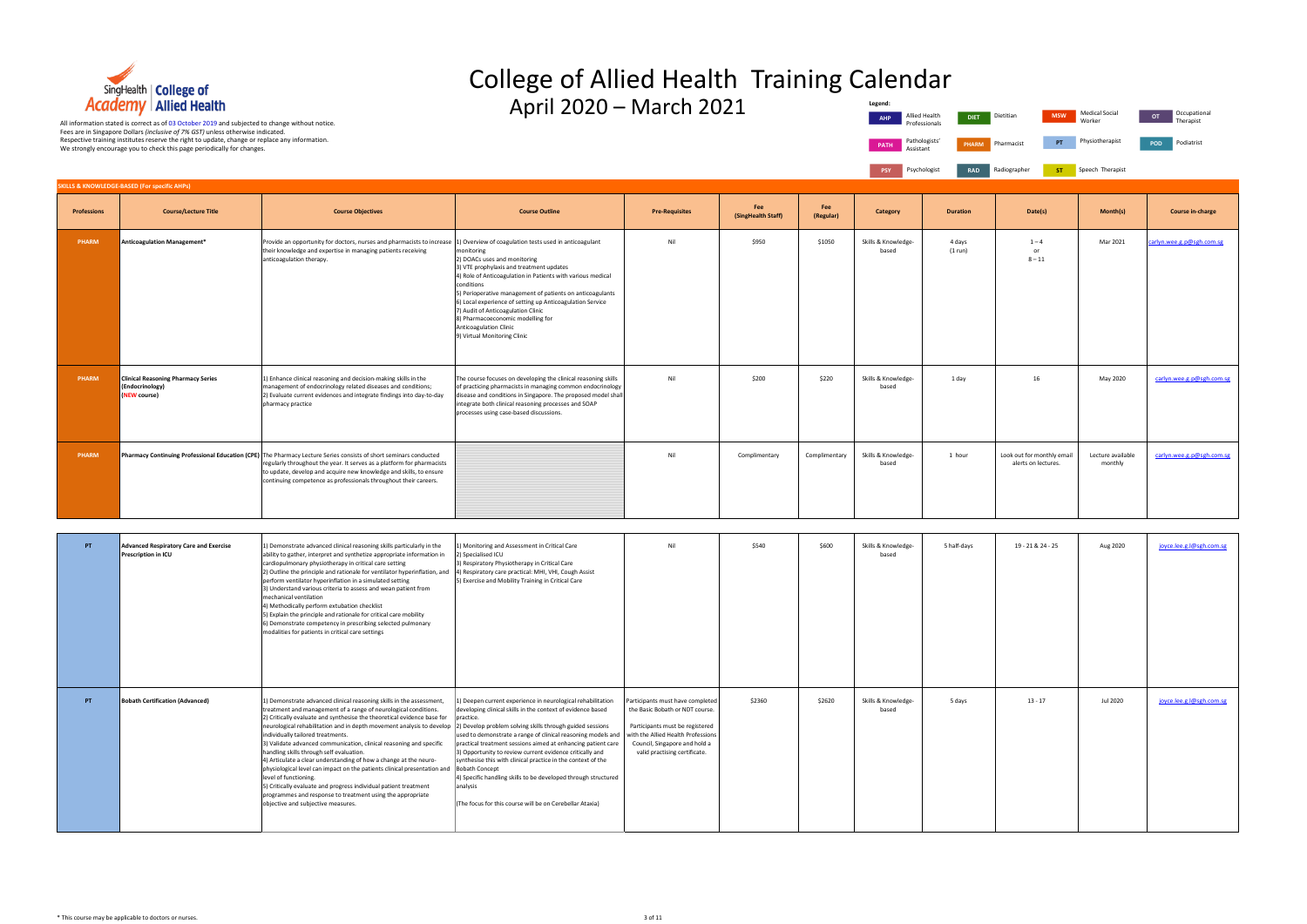

## College of Allied Health Training Calendar

April 2020 – March 2021

Occupational Therapist

POD Podiatrist

| Legend:     |                                |              |              |            |                          |           |
|-------------|--------------------------------|--------------|--------------|------------|--------------------------|-----------|
| <b>AHP</b>  | Allied Health<br>Professionals | <b>DIET</b>  | Dietitian    | <b>MSW</b> | Medical Social<br>Worker | <b>OT</b> |
| <b>PATH</b> | Pathologists'<br>Assistant     | <b>PHARM</b> | Pharmacist   | PT         | Physiotherapist          | POD       |
| <b>PSY</b>  | Psychologist                   | <b>RAD</b>   | Radiographer | <b>ST</b>  | Speech Therapist         |           |

|                    | <b>SKILLS &amp; KNOWLEDGE-BASED (For specific AHPs)</b>                     |                                                                                                                                                                                                                                                                                                                                                                                                                                                                                                                                                                               |                                                                                                                                                                                                                                                                                                                                                                                                                                          |                       |                           |                  |                              |                 |                         |                                  |                          |
|--------------------|-----------------------------------------------------------------------------|-------------------------------------------------------------------------------------------------------------------------------------------------------------------------------------------------------------------------------------------------------------------------------------------------------------------------------------------------------------------------------------------------------------------------------------------------------------------------------------------------------------------------------------------------------------------------------|------------------------------------------------------------------------------------------------------------------------------------------------------------------------------------------------------------------------------------------------------------------------------------------------------------------------------------------------------------------------------------------------------------------------------------------|-----------------------|---------------------------|------------------|------------------------------|-----------------|-------------------------|----------------------------------|--------------------------|
| <b>Professions</b> | <b>Course/Lecture Title</b>                                                 | <b>Course Objectives</b>                                                                                                                                                                                                                                                                                                                                                                                                                                                                                                                                                      | <b>Course Outline</b>                                                                                                                                                                                                                                                                                                                                                                                                                    | <b>Pre-Requisites</b> | Fee<br>(SingHealth Staff) | Fee<br>(Regular) | <b>Category</b>              | <b>Duration</b> | Date(s)                 | Month(s)                         | <b>Course in-charge</b>  |
| PT                 | <b>Bobath Normal Movement</b>                                               | 1) Describe the concepts and basic components of normal movement<br>2) Understand the wide postural and tonal variation in the normal<br>population<br>3) Draw on improved analysis, assessment and facilitation skills to<br>more effectively treat neuromuscular disorders                                                                                                                                                                                                                                                                                                  | L) Concepts of normal movement used in the assessment and<br>treatment of adults with neurological or neuromuscular<br>mpairments<br>2) Course consists of a theoretical introduction to normal<br>movement, practical sessions and a patient demonstration                                                                                                                                                                              | Nil                   | \$940                     | \$1040           | Skills & Knowledge-<br>based | 3 days          | $8 - 10$<br>TBC         | Jul 2020<br>Feb 2021<br>(2 runs) | joyce.lee.g.l@sgh.com.sg |
| PT                 | <b>Evidence-Based Practice in Physiotherapy</b>                             | 1) Conduct efficient and systematic search of medical literature that<br>relates to a clinical question<br>2) Appraise the quality of a clinical research based on its methodology 2) Question formulation PICO<br>3) Interpret the results of common types of clinical research:<br>Observation studies, experimental studies and review studies<br>4) Assess the external validity and generalizability of a research study                                                                                                                                                 | ) Processes of evidence-based medicine (EBM) and study<br>design<br>3) Pragmatic literature search<br>4) Descriptive statistics & Statistical inferences<br>5) Binary data & Continuous data<br>6) Correlation<br>7) Regression<br>8) RCT appraisal<br>9) Systematic reviews & Meta-analysis                                                                                                                                             | Nil                   | \$450                     | \$500            | Skills & Knowledge-<br>based | 4 half-days     | 28 - 29 May & 1 - 2 Jun | May & Jun 2020                   | joyce.lee.g.l@sgh.com.sg |
| PT                 | Physiotherapy Assessment & Management of<br><b>Cervical Disorders</b>       | 1) Plan, prioritize and perform a physical examination for the cervical,<br>upper cervical and cervico-scapular region<br>2) Discuss and demonstrate differential diagnosis of common cervical,<br>upper cervical,<br>and cervico-scapular dysfunctions<br>3) Understand the importance of thoracic spine function on cervical<br>spine disorders<br>4) Provide effective management strategies based on a clinical<br>reasoning framework<br>5) Formulate a treatment plan and exercise program that will address<br>relevant impairments and maximise recovery and function | 1) Cervical Assessment & Management<br>2) Cervical surgeries, Imaging<br>3) Post op Cervical Management, progression, precautions<br>4) Assessment of nervous system<br>5) Cervicogenic headache, dizziness, and the upper cervical<br>spine<br>6) Thoracic spine I<br>7) Thoracic spine II<br>8) Exercises for neck pain<br>9) Work hardening of upper quadrant                                                                         | Nil                   | \$620                     | \$680            | Skills & Knowledge-<br>based | 4 half-days     | $11 - 14$               | Jan 2021                         | agnes.low.s.m@sgh.com.sg |
| PT                 | Physiotherapy Assessment & Management of<br><b>Lower Quadrant Disorders</b> | 1) Efficiently perform a physical assessment of the lower quadrant.<br>2) Discuss and clinically reason through the differential diagnosis of<br>common lower quadrant dysfunction.<br>3) Formulate an effective treatment plan for lower quadrant<br>dysfunctions<br>4) Interpret basic radiological findings for the knee                                                                                                                                                                                                                                                   | L) Rehabilitation for the injured patient post ACL injury<br>2) Assessment & Management of the Hip Complex<br>3) Introduction to musculoskeletal imaging for the knee<br>4) Exercise prescription for patients with lower limb conditions<br>5) Physiotherapy rehabilitation post hip surgery<br>6) Assessment & Management of the Knee<br>7) Assessment & Management of the Foot/ankle<br>8) Assessment/ Management of Running Injuries | Nil                   | \$620                     | \$680            | Skills & Knowledge-<br>based | 4 half-days     | $20 - 23$               | Jul 2020                         | agnes.low.s.m@sgh.com.sg |
| PT                 | Problem Solving Approach in Respiratory<br>Physiotherapy                    | 1) Assess, identify indications, precautions and contraindications &<br>prioritize the respiratory problems amendable to physiotherapy<br>techniques<br>2) Advanced knowledge on the rationale and scientific basis supporting 3) Pharmacological Treatment for Secretion Management and<br>the various cardiorespiratory therapy techniques<br>3) Abilities to identify physiotherapy techniques and adjuncts that are<br>suitable for different respiratory issues<br>4) Practical skills to manage the various respiratory physiotherapy<br>adjuncts                       | ) Clinical Reasoning Approach in Cardiopulmonary<br>Physiotherapy<br>2) Tracheostomy Management & Humidification<br>Increased Work of Breathing<br>4) Patient's presentation, management options and its<br>supporting theory (Neuromuscular disease / SCI, upper<br>abdominal surgery, COPD)<br>5) Airway clearance Therapy techniques and modality<br>6) Lung Expansion Therapy and Modality<br>) Outcome measures                     | Nil                   | \$520                     | \$580            | Skills & Knowledge-<br>based | 4 half-days     | 23 - 26                 | Nov 2020                         | joyce.lee.g.l@sgh.com.sg |

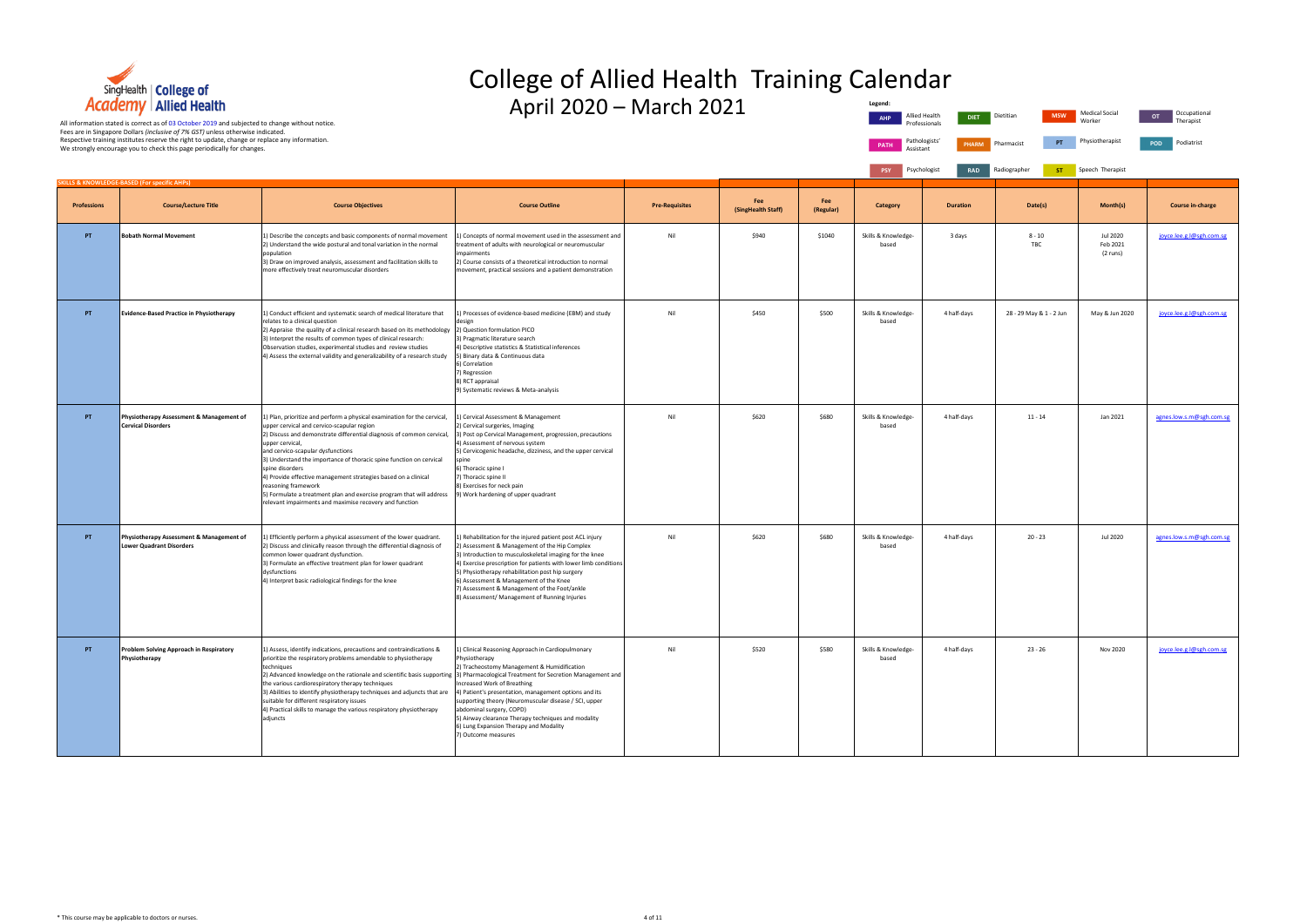

# College of Allied Health Training Calendar

|                  | Legend:<br><b>AHP</b>        | Allied Health<br><b>DIET</b><br>Professionals | Dietitian<br><b>MSW</b>   | <b>Medical Social</b><br>Worker | Occupational<br>OT<br>Therapist |
|------------------|------------------------------|-----------------------------------------------|---------------------------|---------------------------------|---------------------------------|
|                  | PATH<br>Assistant            | Pathologists'<br><b>PHARM</b>                 | PT<br>Pharmacist          | Physiotherapist                 | Podiatrist<br>POD               |
|                  | <b>PSY</b>                   | Psychologist<br><b>RAD</b>                    | Radiographer<br><b>ST</b> | Speech Therapist                |                                 |
|                  |                              |                                               |                           |                                 |                                 |
| Fee<br>(Regular) | Category                     | <b>Duration</b>                               | Date(s)                   | Month(s)                        | <b>Course in-charge</b>         |
| \$300            | Skills & Knowledge-<br>based | 1 day                                         | 24                        | <b>Jul 2020</b>                 | joyce.lee.g.l@sgh.com.sg        |
| \$460            | Skills & Knowledge-<br>based | 2 days                                        | $2 - 3$                   | <b>Nov 2020</b>                 | carlyn.wee.g.p@sgh.com.sg       |
| \$450            | Skills & Knowledge-<br>based | 4 half-days                                   | $4 - 5 & 8 & 8 - 9$       | Mar 2021                        | joyce.lee.g.l@sgh.com.sg        |

|                    | <b>Academy   Allied Health</b><br>All information stated is correct as of 03 October 2019 and subjected to change without notice.<br>Fees are in Singapore Dollars (inclusive of 7% GST) unless otherwise indicated. |                                                                                                                                                                                                                                                                                                                                                                                                                                                                                                                                                                                                                                                                                                                                                                                                                                                                                                                                                                                                                   | April 2020 - March 2021                                                                                                                                                                                                                                                                                                                                                                                                                                                                                                                                                        |                                                                                                                                   |                           |                  | Legend:<br>Allied Health<br><b>AHP</b>    | <b>DIET</b><br>Professionals | <b>MSW</b><br>Dietitian | <b>Medical Social</b><br>Worker | Occupational<br>OT<br>Therapist |
|--------------------|----------------------------------------------------------------------------------------------------------------------------------------------------------------------------------------------------------------------|-------------------------------------------------------------------------------------------------------------------------------------------------------------------------------------------------------------------------------------------------------------------------------------------------------------------------------------------------------------------------------------------------------------------------------------------------------------------------------------------------------------------------------------------------------------------------------------------------------------------------------------------------------------------------------------------------------------------------------------------------------------------------------------------------------------------------------------------------------------------------------------------------------------------------------------------------------------------------------------------------------------------|--------------------------------------------------------------------------------------------------------------------------------------------------------------------------------------------------------------------------------------------------------------------------------------------------------------------------------------------------------------------------------------------------------------------------------------------------------------------------------------------------------------------------------------------------------------------------------|-----------------------------------------------------------------------------------------------------------------------------------|---------------------------|------------------|-------------------------------------------|------------------------------|-------------------------|---------------------------------|---------------------------------|
|                    | Respective training institutes reserve the right to update, change or replace any information.<br>We strongly encourage you to check this page periodically for changes.                                             |                                                                                                                                                                                                                                                                                                                                                                                                                                                                                                                                                                                                                                                                                                                                                                                                                                                                                                                                                                                                                   |                                                                                                                                                                                                                                                                                                                                                                                                                                                                                                                                                                                |                                                                                                                                   |                           |                  | Pathologists'<br><b>PATH</b><br>Assistant | <b>PHARM</b>                 | PT<br>Pharmacist        | Physiotherapist                 | Podiatrist<br>POD               |
|                    | SKILLS & KNOWLEDGE-BASED (For specific AHPs)                                                                                                                                                                         |                                                                                                                                                                                                                                                                                                                                                                                                                                                                                                                                                                                                                                                                                                                                                                                                                                                                                                                                                                                                                   |                                                                                                                                                                                                                                                                                                                                                                                                                                                                                                                                                                                |                                                                                                                                   |                           |                  | Psychologist<br>PSY                       | <b>RAD</b>                   | Radiographer<br>ST.     | Speech Therapist                |                                 |
| <b>Professions</b> | <b>Course/Lecture Title</b>                                                                                                                                                                                          | <b>Course Objectives</b>                                                                                                                                                                                                                                                                                                                                                                                                                                                                                                                                                                                                                                                                                                                                                                                                                                                                                                                                                                                          | <b>Course Outline</b>                                                                                                                                                                                                                                                                                                                                                                                                                                                                                                                                                          | <b>Pre-Requisites</b>                                                                                                             | Fee<br>(SingHealth Staff) | Fee<br>(Regular) | Category                                  | <b>Duration</b>              | Date(s)                 | Month(s)                        | <b>Course in-charge</b>         |
| PT                 | <b>Resistance Bands, Balls and Balance</b>                                                                                                                                                                           | 1) Understand the scientific basis for elastic resistance and<br>proprioceptive training<br>2) Demonstrate correct patient positioning, and appropriate use of<br>elastic resistance and proprioceptive training devices<br>3) Understand appropriate dosing for elastic resistance and<br>proprioceptive exercises<br>4) Learn how to appropriately progress elastic resistance and<br>proprioceptive exercises                                                                                                                                                                                                                                                                                                                                                                                                                                                                                                                                                                                                  | .) How does elastic resistance compare to other modes of<br>training (isotonic, isometric, etc)?<br>2) Measuring and documenting resistance and exercise<br>intensity when using elastic resistance bands<br>3) Train functional stability using proprioceptive and balance<br>devices<br>4) Evidence-based and clinically relevant exercise progressions<br>for a wide range of patient populations, including<br>musculoskeletal, neurological and geriatric patient groups                                                                                                  | Nil                                                                                                                               | \$270                     | \$300            | Skills & Knowledge-<br>based              | 1 day                        | 24                      | Jul 2020                        | joyce.lee.g.l@sgh.com.sg        |
| PT                 | the Thorax for Physiotherapists<br>(NEW course)                                                                                                                                                                      | SENSE MAKING: Advance X-Ray and CT Imaging of  1) Know and understand the common terms used in Chest X-ray and<br>Chest CT<br>2) Understand the technical parameters and scanning protocols used<br>for Chest X-ray and Chest CT<br>3) Recognise basic radiological anatomy of Chest X-ray and Chest CT<br>4) Able to differentiate between normal and abnormal appearences of<br>common chest / lung diseases<br>5) Identify and recognise common abnormal chest radiographic<br>patterns<br>6) Able to localise lung pathologies with regards to the location in the<br>chest cavity<br>7) Apply knowledge of Chest X-ray and Chest CT imaging learnt and<br>relate them in physiotherapy context                                                                                                                                                                                                                                                                                                               | n this 2-day course, participants will learn how to do basic<br>nterpretation of chest images derived from two imaging<br>modalities in the forms of locating common anatomical<br>structures of the chest and appreciating the different<br>appearances of chest images from different imaging protocols.<br>This course will also illustrate and discuss the commonly<br>encountered chest diagnoses for healthcare professionals.<br>There are mini tests included at the end of every topic<br>presented to reinforce the concepts and teachings that were<br>eing taught. | Nil<br>This course is open to healthcare<br>professionals who are interested<br>to know more about X-ray and CT<br>of the chest.) | \$410                     | \$460            | Skills & Knowledge-<br>based              | 2 days                       | $2 - 3$                 | Nov 2020                        | carlyn.wee.g.p@sgh.com.sg       |
| PT                 | Vestibular Rehabilitation                                                                                                                                                                                            | 1) Outline the anatomy and physiology of the vestibular system.<br>2) Describe the possible causes of dizziness/vertigo and imbalance<br>3) Differentiate between central, peripheral and other causes of<br>dizziness/vertigo, including benign paroxysmal positional vertigo<br>(BPPV), vestibular neuritis and cervicogenic dizziness.<br>4) Describe typical laboratory-based tests of vestibular and hearing<br>function and interpret common findings. These include calorics and<br>hearing tests.<br>5) Perform a basic bedside evaluation of a patient with<br>dizziness/vertigo. These include oculomotor and positional tests, with 8) Exercises used in vestibular rehabilitation<br>and without the use of frenzel lenses.<br>6) Form a basic evaluation of balance under varying sensory conditions<br>and interpret the findings.<br>7) Develop an evidence-based treatment program for balance and<br>dizziness, including BPPV, with measurable, functional outcomes from<br>assessment findings | 1) Anatomy and physiology of the vestibular system<br>!) Common vestibular disorders and differential diagnosis<br>3) Vestibular Function Tests<br>4) Elements of a vestibular assessment including in acute<br>settings<br>) Oculomotor examination<br>) Benign paroxysmal positional vertigo management<br>(Cupulolithiasis and canalithiasis)<br>7) Assessment of gait and balance                                                                                                                                                                                          | Nil                                                                                                                               | \$410                     | \$450            | Skills & Knowledge-<br>based              | 4 half-days                  | $4 - 5 & 8 - 9$         | Mar 2021                        | joyce.lee.g.l@sgh.com.sg        |
|                    |                                                                                                                                                                                                                      |                                                                                                                                                                                                                                                                                                                                                                                                                                                                                                                                                                                                                                                                                                                                                                                                                                                                                                                                                                                                                   |                                                                                                                                                                                                                                                                                                                                                                                                                                                                                                                                                                                |                                                                                                                                   |                           |                  |                                           |                              |                         |                                 |                                 |
| POD                | Pharmacology Management in Diabetes and<br><b>Diabetic Foot Infections</b><br>(NEW course)                                                                                                                           | 1) Understand different types of medication usage, effects and mode of<br>action in management of diabetes mellitus<br>2) Pharmacology of diabetes and related medications and their<br>considerations<br>3) Drug interactions and considerations in Diabetes mellitus<br>4) Develop an understanding of antibiotics pharmacology<br>5) Classes of antibiotics and its mechanism<br>6) Overview of diabetic foot infections: diagnosis and treatment<br>7) Identify the different antibiotics regime used for soft tissue and bone<br>infections<br>8) Considerations of antibiotic prescriptions<br>9) Common diabetic foot infections and antimicrobial therapy in soft<br>tissue and bone infections<br>10) Antimicrobial resistance                                                                                                                                                                                                                                                                           | 1) Diabetes mellitus management : Pharmacological Therapy<br>and its considerations<br>2) Antibiotics pharmacology<br>3) Diabetic foot infections<br>4) Treatment management of diabetic foot infections<br>5) Antimicrobial resistance in infections                                                                                                                                                                                                                                                                                                                          | Nil                                                                                                                               | \$140                     | \$150            | Skills & Knowledge-<br>based              | 1 half-day                   | 15                      | Jul 2020                        | agnes.low.s.m@sgh.com.sg        |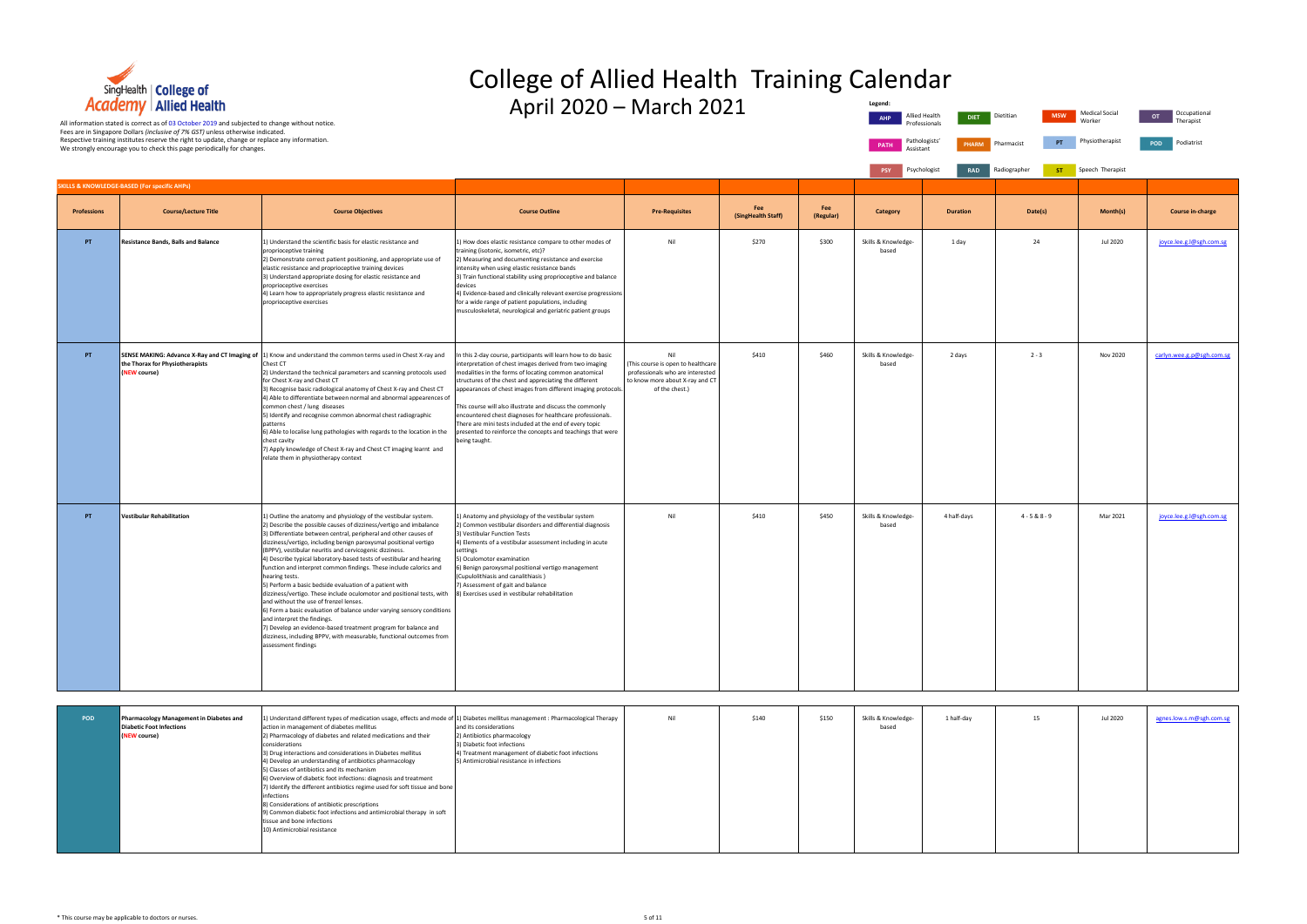

## College of Allied Health Training Calendar **Legend:**

| end:                     |                                               |                         |                                 |                                 |
|--------------------------|-----------------------------------------------|-------------------------|---------------------------------|---------------------------------|
| <b>AHP</b>               | Allied Health<br><b>DIET</b><br>Professionals | Dietitian<br><b>MSW</b> | <b>Medical Social</b><br>Worker | Occupational<br>OT<br>Therapist |
| PATH<br>Assistant        | Pathologists'<br><b>PHARM</b>                 | PT<br>Pharmacist        | Physiotherapist                 | Podiatrist<br>POD               |
| <b>PSY</b>               | Psychologist<br><b>RAD</b>                    | Radiographer<br>ST      | Speech Therapist                |                                 |
|                          |                                               |                         |                                 |                                 |
| ategory                  | <b>Duration</b>                               | Date(s)                 | Month(s)                        | <b>Course in-charge</b>         |
| k Knowledge-<br>based    | 2 days                                        | $2 - 3$                 | Nov 2020                        | carlyn.wee.g.p@sgh.com.sg       |
|                          |                                               |                         |                                 |                                 |
|                          |                                               |                         |                                 |                                 |
|                          |                                               |                         |                                 |                                 |
| k Knowledge-<br>based    | 1 day                                         | 7                       | Nov 2020                        | carlyn.wee.g.p@sgh.com.sg       |
|                          |                                               |                         |                                 |                                 |
|                          |                                               |                         |                                 |                                 |
|                          |                                               |                         |                                 |                                 |
|                          |                                               |                         |                                 |                                 |
|                          |                                               |                         |                                 |                                 |
| ategory                  | <b>Duration</b>                               | Date(s)                 | Month(s)                        | <b>Course in-charge</b>         |
| dership &<br>nunications | 2 days                                        | TBC                     | TBC                             | carlyn.wee.g.p@sgh.com.sg       |
|                          |                                               |                         |                                 |                                 |
| dership &<br>nunications | 2 days                                        | 17 & 31                 | Aug 2020                        | amelia.lim.j.t@sgh.com.sg       |
|                          |                                               |                         |                                 |                                 |

| <b>Academy</b> Allied Health<br>All information stated is correct as of 03 October 2019 and subjected to change without notice.<br>Fees are in Singapore Dollars (inclusive of 7% GST) unless otherwise indicated. |                                                                                                                                                                          |                                                                                                                                                                                                                                                                                                                                                                                                                                                                                                                                                                                                                                                                                                    |                                                                                                                                                                                                                                                                                                                                                                                                                                                                                                                                                                                   | April 2020 - March 2021                                                                                                                      |                                 |                                 | Legend:<br><b>AHP</b>                     | Allied Health<br>DIET.<br>Professional: | <b>MSW</b><br>Dietitian | <b>Medical Social</b><br>Worker | Occupational<br>OT<br>Therapist |
|--------------------------------------------------------------------------------------------------------------------------------------------------------------------------------------------------------------------|--------------------------------------------------------------------------------------------------------------------------------------------------------------------------|----------------------------------------------------------------------------------------------------------------------------------------------------------------------------------------------------------------------------------------------------------------------------------------------------------------------------------------------------------------------------------------------------------------------------------------------------------------------------------------------------------------------------------------------------------------------------------------------------------------------------------------------------------------------------------------------------|-----------------------------------------------------------------------------------------------------------------------------------------------------------------------------------------------------------------------------------------------------------------------------------------------------------------------------------------------------------------------------------------------------------------------------------------------------------------------------------------------------------------------------------------------------------------------------------|----------------------------------------------------------------------------------------------------------------------------------------------|---------------------------------|---------------------------------|-------------------------------------------|-----------------------------------------|-------------------------|---------------------------------|---------------------------------|
|                                                                                                                                                                                                                    | Respective training institutes reserve the right to update, change or replace any information.<br>We strongly encourage you to check this page periodically for changes. |                                                                                                                                                                                                                                                                                                                                                                                                                                                                                                                                                                                                                                                                                                    |                                                                                                                                                                                                                                                                                                                                                                                                                                                                                                                                                                                   |                                                                                                                                              |                                 |                                 | Pathologists'<br><b>PATH</b><br>Assistant | <b>PHARM</b>                            | PT<br>Pharmacist        | Physiotherapist                 | POD<br>Podiatrist               |
|                                                                                                                                                                                                                    | SKILLS & KNOWLEDGE-BASED (For specific AHPs)                                                                                                                             |                                                                                                                                                                                                                                                                                                                                                                                                                                                                                                                                                                                                                                                                                                    |                                                                                                                                                                                                                                                                                                                                                                                                                                                                                                                                                                                   |                                                                                                                                              |                                 |                                 | Psychologist<br><b>PSY</b>                | <b>RAD</b>                              | Radiographer<br>ST.     | Speech Therapist                |                                 |
| <b>Professions</b>                                                                                                                                                                                                 | <b>Course/Lecture Title</b>                                                                                                                                              | <b>Course Objectives</b>                                                                                                                                                                                                                                                                                                                                                                                                                                                                                                                                                                                                                                                                           | <b>Course Outline</b>                                                                                                                                                                                                                                                                                                                                                                                                                                                                                                                                                             | <b>Pre-Requisites</b>                                                                                                                        | Fee<br>(SingHealth Staff)       | Fee<br>(Regular)                | <b>Category</b>                           | <b>Duration</b>                         | Date(s)                 | Month(s)                        | Course in-charge                |
| <b>RAD</b>                                                                                                                                                                                                         | the Thorax for Physiotherapists<br>(NEW course)                                                                                                                          | SENSE MAKING: Advance X-Ray and CT Imaging of 1) Know and understand the common terms used in Chest X-ray and<br>Chest CT<br>2) Understand the technical parameters and scanning protocols used<br>for Chest X-ray and Chest CT<br>3) Recognise basic radiological anatomy of Chest X-ray and Chest CT<br>4) Able to differentiate between normal and abnormal appearences of<br>common chest / lung diseases<br>5) Identify and recognise common abnormal chest radiographic<br>patterns<br>6) Able to localise lung pathologies with regards to the location in the<br>chest cavity<br>7) Apply knowledge of Chest X-ray and Chest CT imaging learnt and<br>relate them in physiotherapy context | In this 2-day course, participants will learn how to do basic<br>interpretation of chest images derived from two imaging<br>modalities in the forms of locating common anatomical<br>structures of the chest and appreciating the different<br>appearances of chest images from different imaging protocols.<br>This course will also illustrate and discuss the commonly<br>encountered chest diagnoses for healthcare professionals.<br>There are mini tests included at the end of every topic<br>presented to reinforce the concepts and teachings that were<br>being taught. | Nil<br>This course is open to Healthcare<br>Professionals who are interested<br>to know more about X-ray and CT<br>of the chest.)            | \$410                           | \$460                           | Skills & Knowledge-<br>based              | 2 days                                  | $2 - 3$                 | Nov 2020                        | carlyn.wee.g.p@sgh.com.sg       |
| <b>RAD</b>                                                                                                                                                                                                         | Ultrasound Elastography*                                                                                                                                                 | Equip participants with the core knowledge and skills in the use of<br>elastography in musculoskeletal, liver and breast imaging.                                                                                                                                                                                                                                                                                                                                                                                                                                                                                                                                                                  | 1) Understand the principles of strain and shear-wave<br>elastography<br>2) Familiar with the differences between strain and shear-<br>wave elastography<br>3) Understand the clinical application of strain and shear-wave<br>elastography in the evaluation of musculo-tendinous<br>pathologies, liver fibrosis/cirrhosis and breast lesions<br>4) Recognize the normal and abnormal features of musculo-<br>tendinous, liver and breast tissues evaluated using ultrasound<br>elastography                                                                                     | Nil<br>(This course is open to<br>Radiographers practicing in<br>ultrasound and<br>Healthcare Professionals involved<br>in ultrasound work.) | \$360 (Doctors)<br>\$300 (AHPs) | \$400 (Doctors)<br>\$330 (AHPs) | Skills & Knowledge-<br>based              | 1 day                                   | $\overline{7}$          | Nov 2020                        | carlyn.wee.g.p@sgh.com.sg       |
| <b>LEADERSHIP &amp; COMMUNICATIONS</b>                                                                                                                                                                             |                                                                                                                                                                          |                                                                                                                                                                                                                                                                                                                                                                                                                                                                                                                                                                                                                                                                                                    |                                                                                                                                                                                                                                                                                                                                                                                                                                                                                                                                                                                   |                                                                                                                                              |                                 |                                 |                                           |                                         |                         |                                 |                                 |
| <b>Professions</b>                                                                                                                                                                                                 | <b>Course/Lecture Title</b>                                                                                                                                              | <b>Course Objectives</b>                                                                                                                                                                                                                                                                                                                                                                                                                                                                                                                                                                                                                                                                           | <b>Course Outline</b>                                                                                                                                                                                                                                                                                                                                                                                                                                                                                                                                                             | <b>Pre-Requisites</b>                                                                                                                        | Fee<br>(SingHealth Staff)       | Fee<br>(Regular)                | Category                                  | <b>Duration</b>                         | Date(s)                 | Month(s)                        | Course in-charge                |
| <b>AHP</b>                                                                                                                                                                                                         | Developing Leadership Capabilities &<br>Effectiveness*                                                                                                                   | 1) Understand principles and insights into leadership<br>2) Apply knowledge and skills learnt<br>3) Develop into not merely good, but an extraordinary and effective<br>leader                                                                                                                                                                                                                                                                                                                                                                                                                                                                                                                     | 1) Great Leaders Make a Great Difference<br>2) Character is the Essence of Leadership<br>3) Leadership Principles and Skills<br>4) Leadership Styles: Using the Right One<br>5) Leadership and Teams<br>6) Legacy of Leadership: Develop Your People                                                                                                                                                                                                                                                                                                                              | Nil                                                                                                                                          | \$400                           | \$440                           | Leadership &<br>Communications            | 2 days                                  | TBC                     | TBC                             | carlyn.wee.g.p@sgh.com.sg       |
| <b>AHP</b>                                                                                                                                                                                                         | Positive Leadership*                                                                                                                                                     | 1) The case for positive leadership.<br>2) Imbue positive meaning into work and leadership.<br>3) The importance of empathy and psychological safety in healthcare<br>4) The importance of positive emotions, energy management and<br>positive energy<br>5) How to give and receive growth-promoting feedback                                                                                                                                                                                                                                                                                                                                                                                     | 1) The Case for Positive Leadership<br>2) Positive Meaning in Work<br>3) Positive Relationships, including Team<br>4) Psychological Safety and Empathy<br>5) Cultivating Supportive Feedback Culture<br>6) Leading with Emotional and Energy Awareness                                                                                                                                                                                                                                                                                                                            | Healthcare professionals with<br>leadership position only                                                                                    | \$550                           | \$610                           | Leadership &<br>Communications            | 2 days                                  | 17 & 31                 | Aug 2020                        | amelia.lim.j.t@sgh.com.sg       |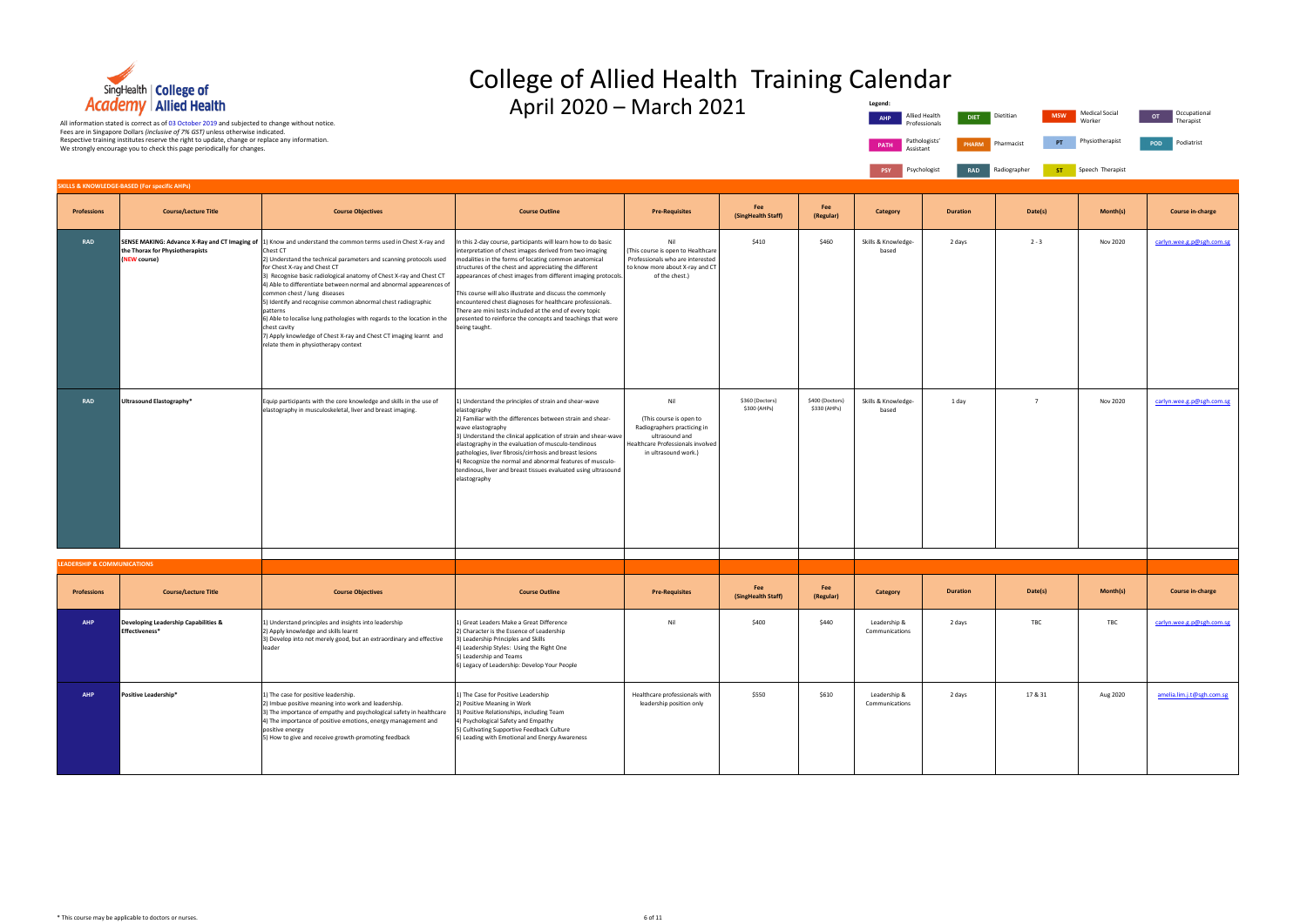

**Professions Course/Lecture Title Course Objectives Course Outline Pre-Requisites Fee (SingHealth Staff)** Fee<br>(Regular) **AHP Biostatistics for Research (Advance)\*** Equip participants with the knowledge and skills to design a database and perform data processing and analysis. There will be exercises for articipants to practice. 1) Basic and Intermediate Revisit 2) Multinomial, Ordinal & Conditional Logistic Regression 3) Linear Regression vs General Linear Model (GLM) 4) Linear Mixed Models & GLM 5) Repeated Measures GLM vs Mixed Model 6) Generalized Estimating Equations (GEE) 7) Poisson Regression & Weighted Logistic Regression 8) ROC Analysis – Development of Risk Score Models 9) Principal Components Analysis, Factor & Reliability Analysis 10) Exercises and Q&A (at the end of each training day) This course is recommended for participants who have previously enrolled for the Biostatistics for Research (Basic/Intermediate) Course. Participants should have statistical knowledge and have computer skills (Microsoft Windows and Excel).  $$740$   $$820$  Pedagogy & Research 3 days **AHP Biostatistics for Research (Basic/ Intermediate)\*** Equip participants with the knowledge and skills to design a database and perform basic data processing and analysis. 1) Defining Data 2) Introduction to Clinical Research Methodology 3) Quantitative Analysis: Parametric and Non-Parametric test 4) Merging files. Exporting files from Excel & Access. Syntax commands 5) Recording data, logical and compute statements. Charts & graphs 6) Qualitative Analysis: Determining associations between categorical variables – Chi square, Fisher's Exact and McNemar test. Use of Odds Ratios and Relative Risks 7) Correlation & Linear Regression Association between Quantitative Variables 8) Logistic Regression 9) Survival Analysis 10) Kaplan Meier and Cox regression for Analysis of Quantitative Data with Censoring 11) Exercises & Q&A (at the end of each training day) Participants should have statistical knowledge and have computer skills (Microsoft Windows and Excel). This course is not suitable for beginners in statistics \$680 \$760 Pedagogy & Research 3 days **AGOGY & RESEARC** 

#### College of Allied Health Training Calendar  $\Delta$ pril 2020 – March 2021 Allied Health Diet **Legend:**



|                  | Legend:<br><b>AHP</b>    | Allied Health<br><b>DIET</b><br>Professionals | Dietitian<br><b>MSW</b>                                             | <b>Medical Social</b><br>Worker                                      | Occupational<br>OT<br>Therapist                       |
|------------------|--------------------------|-----------------------------------------------|---------------------------------------------------------------------|----------------------------------------------------------------------|-------------------------------------------------------|
|                  | <b>PATH</b><br>Assistant | Pathologists'<br><b>PHARM</b>                 | PT<br>Pharmacist                                                    | Physiotherapist                                                      | Podiatrist<br>POD                                     |
|                  | <b>PSY</b>               | Psychologist<br><b>RAD</b>                    | Radiographer<br><b>ST</b>                                           | Speech Therapist                                                     |                                                       |
| Fee<br>(Regular) | <b>Category</b>          | <b>Duration</b>                               | Date(s)                                                             | Month(s)                                                             | <b>Course in-charge</b>                               |
| \$820            | Pedagogy & Research      | 3 days                                        | $11 - 13$<br>$23 - 25$                                              | May 2020<br>Nov 2020                                                 | amelia.lim.j.t@sgh.com.sg<br>agnes.low.s.m@sgh.com.sg |
| \$760            | Pedagogy & Research      | 3 days                                        | $13 - 15$<br>$8 - 10$<br>$6 - 8$<br>$3 - 5$<br>$7 - 9$<br>$12 - 14$ | Apr 2020<br>Jun 2020<br>Jul 2020<br>Aug 2020<br>Sep 2020<br>Oct 2020 | amelia.lim.j.t@sgh.com.sg<br>agnes.low.s.m@sgh.com.sg |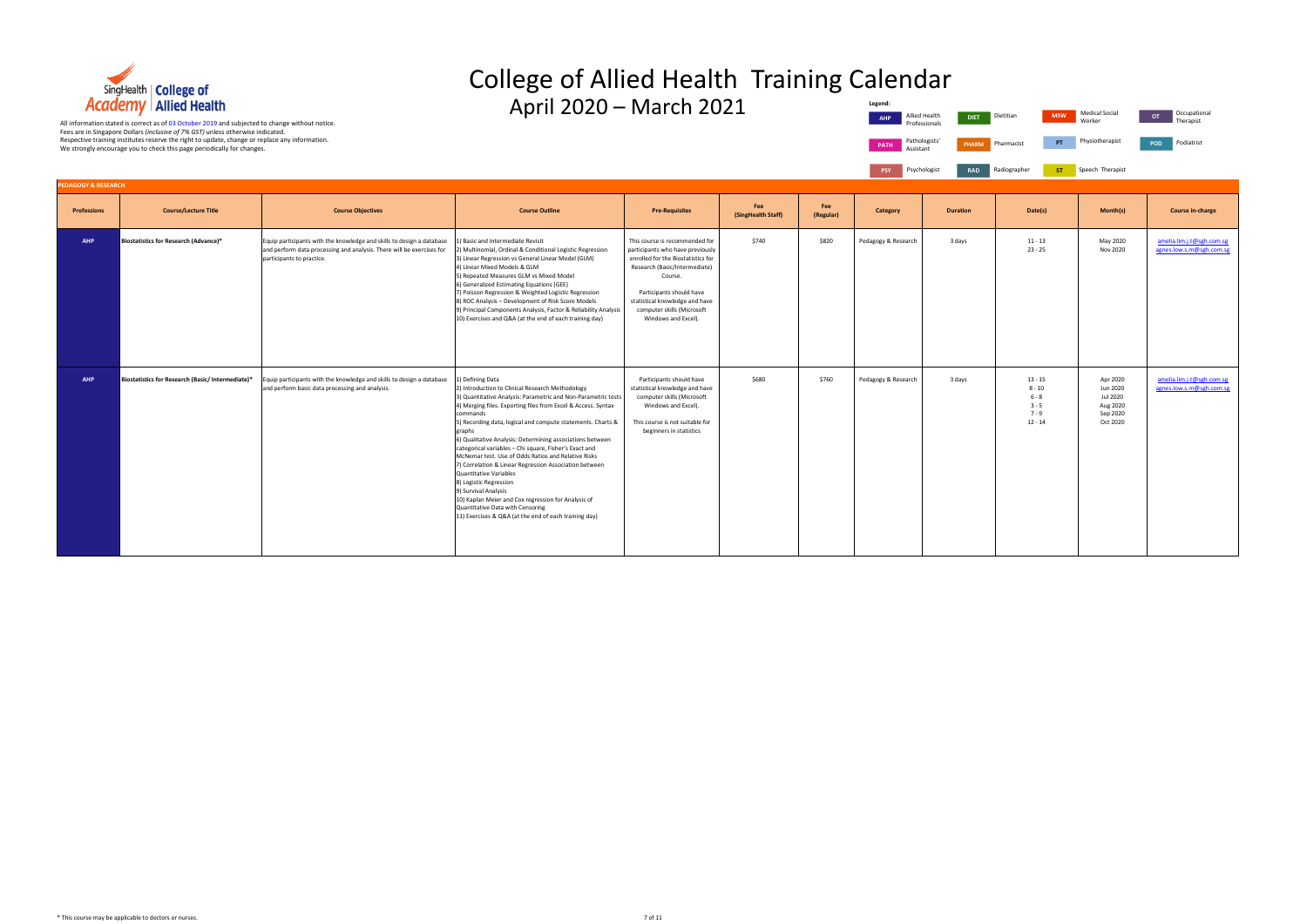

#### College of Allied Health Training Calendar  $\Delta$ pril 2020 – March 2021 **Legend:**



|                  | Legenu.<br><b>AHP</b>        | Allied Health<br><b>DIET</b><br>Professionals    | <b>MSW</b><br>Dietitian                                                          | Medical Social<br>Worker                | Occupational<br>OT<br>Therapist |
|------------------|------------------------------|--------------------------------------------------|----------------------------------------------------------------------------------|-----------------------------------------|---------------------------------|
|                  | <b>PATH</b><br>Assistant     | Pathologists'<br>PHARM                           | PT<br>Pharmacist                                                                 | Physiotherapist                         | Podiatrist<br>POD               |
|                  | <b>PSY</b>                   | Psychologist<br><b>RAD</b>                       | Radiographer<br>ST                                                               | Speech Therapist                        |                                 |
|                  |                              |                                                  |                                                                                  |                                         |                                 |
| Fee<br>(Regular) | <b>Category</b>              | <b>Duration</b>                                  | Date(s)                                                                          | Month(s)                                | <b>Course in-charge</b>         |
| \$560            | Skills & Knowledge-<br>based | 2 days                                           | $16 - 17$<br>$19 - 20$<br>$11 - 12$                                              | <b>Jul 2020</b><br>Nov 2020<br>Mar 2021 | amelia.lim.j.t@sgh.com.sg       |
| \$240            | Skills & Knowledge-<br>based | 1 day                                            | 23                                                                               | Oct 2020                                | agnes.low.s.m@sgh.com.sg        |
| N.A              | Pedagogy & Research          | 1 hour in the afternoon<br>(once every 2 months) | 20/05/2020<br>15/07/2020<br>16/09/2020<br>21/10/2020<br>20/01/2021<br>17/03/2021 | May<br>Jul<br>Sep<br>Oct<br>Jan<br>Mar  | ahp_edu@cgh.com.sg              |
| mplimentary      | Skills & Knowledge-<br>based | 1 hour                                           | Look out for monthly email<br>alerts on lectures.                                | Once every month                        |                                 |

**Professions Course/Lecture Title Course Objectives Course Outline Pre-Requisites Fee (SingHealth Staff)** Fee<br>(Regular) **AHP Applied Suicide Intervention Skills Training (ASIST)\*** 1) Acquire knowledge and skills to deal with person at risk of suicide with greater confidence and competence. 2) Recognise and assist persons at risk of suicide using an effective suicide intervention model. 1) Introduction Module - Sets the tone, norms & expectations of the learning experience. 2) Attitudes Module - Sensitises participants to their own attitudes towards suicide. Creates an understanding of the impact that attitude have on their intervention process. 3) Knowledge Module - Provides participants with the knowledge & skills to recognize & assess the risk of suicide. 4) Intervention Module - Presents a model for effective suicide intervention. Participants develop their skills through observation, supervised simulation experiences & role-plays. 5) Resources Module - Generates information about resources in the local community. Promotes a commitment by participants to build local resources into helping networks. Nil \$500 \$500 \$560 Skills & Knowledge based 2 days **AHP Cognitive Behaviour Therapy for Pain Management (EW course**) 1) Professional development 2) Intervene related competency 3) Assessment and formulation 1) Different psychological models of chronic pain and management 2) Introduction to cognitive behaviour therapy, and its application for chronic pain management Nil **Nil S220** S220 Skills & Knowledge based **AHP Continuing Education Lecture Series**  (approx 6 for FY20) Enhance and upgrade capabilities through lunch-time talks that provide bite-sized information sharing sessions To be advised 2 months before the lecture Nil the advised 2 months before the lecture Nil \$6.00/pax (for provision of lunch) N.A Pedagogy & Research 1 hour in the afternoon nce every 2 months) **AHP Continuing Professional Development (CPD)** The CPD Lecture Series consists of short seminars conducted regularly throughout the year. It serves primarily as a platform to discuss the latest developments within various aspects of the allied health profession. Specialists from various healthcare professions are invited to share their expertise, thus providing alternative views on topics and offering allied health professionals with a holistic view of their role in ealthcare. Nil Complimentary Complimentary Skills & Knowledgebased  $1$  hour **SKILLS & KNOWLEDGE-BASED (For AHPs)**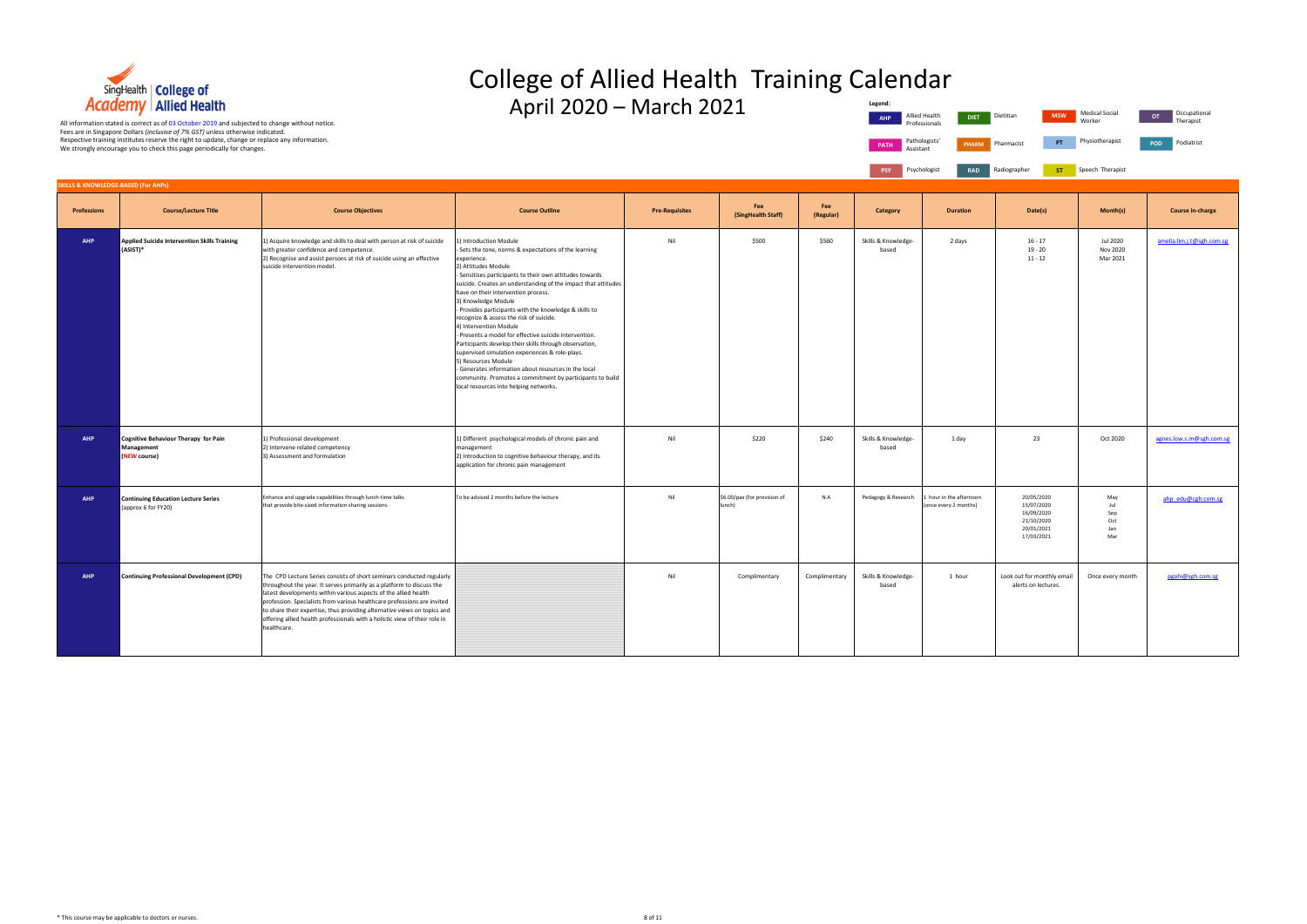

### College of Allied Health Training Calendar  $\Delta$ pril 2020 – March 2021

| TRANSITY EMILATION<br>APHI ZUZU – MIJILII ZUZI<br><b>Medical Social</b><br>Occupational<br><b>MSW</b><br>OT<br>Allied Health<br>Dietitian<br>DIET.<br>Worker<br>Therapist<br>All information stated is correct as of 03 October 2019 and subjected to change without notice.<br>Professionals |                                                                                                                                                                                                                                                             |                                                                                                                                                                                                                                                                                                                                                                                                                                                                                                                                                                                                    |                                                                                                                                                                                                                                                                                                                                                                                                                                                                          |                       |                                    |                                    |                              |                                                                                       |                         |                                                                                                 |                           |
|-----------------------------------------------------------------------------------------------------------------------------------------------------------------------------------------------------------------------------------------------------------------------------------------------|-------------------------------------------------------------------------------------------------------------------------------------------------------------------------------------------------------------------------------------------------------------|----------------------------------------------------------------------------------------------------------------------------------------------------------------------------------------------------------------------------------------------------------------------------------------------------------------------------------------------------------------------------------------------------------------------------------------------------------------------------------------------------------------------------------------------------------------------------------------------------|--------------------------------------------------------------------------------------------------------------------------------------------------------------------------------------------------------------------------------------------------------------------------------------------------------------------------------------------------------------------------------------------------------------------------------------------------------------------------|-----------------------|------------------------------------|------------------------------------|------------------------------|---------------------------------------------------------------------------------------|-------------------------|-------------------------------------------------------------------------------------------------|---------------------------|
|                                                                                                                                                                                                                                                                                               | Fees are in Singapore Dollars (inclusive of 7% GST) unless otherwise indicated.<br>Respective training institutes reserve the right to update, change or replace any information.<br>We strongly encourage you to check this page periodically for changes. |                                                                                                                                                                                                                                                                                                                                                                                                                                                                                                                                                                                                    |                                                                                                                                                                                                                                                                                                                                                                                                                                                                          |                       |                                    |                                    | <b>PATH</b><br>Assistant     | Pathologists'<br><b>PHARM</b>                                                         | PT<br>Pharmacist        | Physiotherapist                                                                                 | POD<br>Podiatrist         |
|                                                                                                                                                                                                                                                                                               |                                                                                                                                                                                                                                                             | PSY                                                                                                                                                                                                                                                                                                                                                                                                                                                                                                                                                                                                | Psychologist<br><b>RAD</b>                                                                                                                                                                                                                                                                                                                                                                                                                                               | Radiographer<br>ST    | Speech Therapist                   |                                    |                              |                                                                                       |                         |                                                                                                 |                           |
|                                                                                                                                                                                                                                                                                               | <b>SKILLS &amp; KNOWLEDGE-BASED (For AHPs)</b>                                                                                                                                                                                                              |                                                                                                                                                                                                                                                                                                                                                                                                                                                                                                                                                                                                    |                                                                                                                                                                                                                                                                                                                                                                                                                                                                          |                       |                                    |                                    |                              |                                                                                       |                         |                                                                                                 |                           |
| <b>Professions</b>                                                                                                                                                                                                                                                                            | <b>Course/Lecture Title</b>                                                                                                                                                                                                                                 | <b>Course Objectives</b>                                                                                                                                                                                                                                                                                                                                                                                                                                                                                                                                                                           | <b>Course Outline</b>                                                                                                                                                                                                                                                                                                                                                                                                                                                    | <b>Pre-Requisites</b> | Fee<br>(SingHealth Staff)          | Fee<br>(Regular)                   | Category                     | <b>Duration</b>                                                                       | Date(s)                 | Month(s)                                                                                        | Course in-charge          |
| <b>AHP</b>                                                                                                                                                                                                                                                                                    | Diabetes Nutrition Course*                                                                                                                                                                                                                                  | 1) Educate the multidisciplinary diabetes healthcare providers with<br>basic yet essential nutrition knowledge on diabetes.<br>2) Debunk misconceptions surrounding diet and diabetes.<br>3) Enhance the importance of using self-blood glucose monitoring as a<br>tool to better achieve the control of blood glucose level and to see how<br>different food affect blood glucose level                                                                                                                                                                                                           | Nutrition - in diabetes management<br>2) Diabetes nutrition recommendations - current updates<br>3) "Diabetic diet" - Facts and Fallacies<br>4) Eating with Diabetes<br>5) Meal Planning with Diabetes<br>6) Glycaemic Index and mixed meals<br>7) Importance of SBGM<br>8) Tracking hypers and hypos<br>9) Eating Out<br>10) Armchair supermarket tour                                                                                                                  | Nil                   | \$210                              | \$230                              | Skills & Knowledge-<br>based | 1 day                                                                                 | 10                      | Sep 2020                                                                                        | amelia.lim.j.t@sgh.com.sg |
| <b>AHP</b>                                                                                                                                                                                                                                                                                    | <b>Enteral Nutrition Course*</b>                                                                                                                                                                                                                            | 1) Equip healthcare providers with skills in handling patients requiring<br>enteral nutrition feeding.<br>2) Promote evidence based practice for enteral nutrition management.<br>3) Perform nutrition screening and identify patients requiring enteral<br>nutrition<br>4) Understand the causes and problems of malnutrition, and the<br>importance of providing appropriate enteral nutrition<br>5) Identify feeding problems/complications in tube fed patients<br>6) Understand the various commonly used enteral feeds<br>7) Understand the various feeding tubes/devices and its management | 1) Nutrition screening and assessment<br>2) Enteral feeding rationale and monitoring<br>3) Enteral feeds selection<br>4) Enteral feeds taste testing session<br>5) Identifying enteral feeding complications<br>6) Enteral feeding trouble shooting<br>7) Medication administration via feeding tube<br>8) Feeding tube selection                                                                                                                                        | Nil                   | \$210                              | \$230                              | Skills & Knowledge-<br>based | 1 day                                                                                 | $\overline{2}$          | Mar 2021                                                                                        | amelia.lim.j.t@sgh.com.sg |
| <b>AHP</b>                                                                                                                                                                                                                                                                                    | <b>Ergonomics</b>                                                                                                                                                                                                                                           | 1) Understand the principles of Ergonomics.<br>2) Understand anthropometry and its application in workplace design.<br>3) Understand and apply tools and methodologies to assess risk factors (2) Ergonomics Risk Assessment<br>in office and industrial settings.<br>4) Understand and apply methodologies in evaluating manual handling. (4) Ergonomics Programme Development<br>5) Understand and apply the Singapore Standard SS514 Code of<br>Practice for Office Ergonomics                                                                                                                  | The 2 day course covers:<br>1) Musculoskeletal Systems and Disorders<br>3) Anthropometry<br>5) Office Ergonomics<br>6) Manual Handling<br>Additonal 1/2 day for Occupational Therapists on Case<br>Discussions and Applications.                                                                                                                                                                                                                                         | Nil                   | \$415 (2 days)<br>\$520 (2.5 days) | \$460 (2 days)<br>\$580 (2.5 days) | Skills & Knowledge-<br>based | 2 days<br>2.5 days for Occupational<br>Therapists<br>(0.5 day to be 1 month<br>later) | $21 - 22$               | Jan 2021<br>(follow-up session on 22<br>Feb 2021 for<br><b>Occupational Therapists</b><br>only) | joyce.lee.g.l@sgh.com.sg  |
| <b>AHP</b>                                                                                                                                                                                                                                                                                    | <b>Essential Counselling Skills Course*</b>                                                                                                                                                                                                                 | 1) Understanding what counselling is<br>2) Acquire effective counselling skills<br>3) Application of a problem-solving structure to facilitate positive<br>intervention.                                                                                                                                                                                                                                                                                                                                                                                                                           | 1) Introduction to Counseling<br>2) Person of a helper: Building self-awareness<br>3) Seven Principles of Casework<br>4) Basic Attending Behaviours<br>5) Basic listening skills<br>6) The Problem-Solving Approach: PADI                                                                                                                                                                                                                                                | Nil                   | \$500                              | \$550                              | Skills & Knowledge-<br>based | 2 days                                                                                | $4 - 5$<br>$17 - 18$    | Jun 2020<br>Sep 2020                                                                            | amelia.lim.j.t@sgh.com.sg |
| <b>AHP</b>                                                                                                                                                                                                                                                                                    | Influencing Behaviour in Dementia Care Through<br>Person-centred Approach (Part 1)                                                                                                                                                                          | () Define what it means to be person-centred in a care setting.<br>2) Adopt the person-centred approach to address responsive<br>behaviours of persons with dementia.<br>3) Apply the Enriched Model of Dementia to influence behaviour so as<br>to promote dignity and respect for people with dementia                                                                                                                                                                                                                                                                                           | I) Experiential Activity<br>2) Unpacking Person-centred Care (PCC) Principles<br>a) Definition=VIPS<br>b) Barriers to VIPS in care setting<br>3) Using the Enriched Model of Dementia to address<br>responsive behaviours<br>a) Defining responsive behaviours<br>b) Adopt the Enriched Model of Dementia to explain the<br>responsive behaviours<br>c) Formulate PCC interventions to address the responsive<br>behaviours<br>4) Assessment: Presentation of Case Study | Nil                   | \$520                              | \$580                              | Skills & Knowledge-<br>based | 2 days                                                                                | $27 - 28$<br><b>TBC</b> | Aug 2020<br>Feb 2021<br>(2 runs)                                                                | joyce.lee.g.l@sgh.com.sg  |

|                | Legend:                      |                                                                                       |                           |                                                                                                 |                                 |
|----------------|------------------------------|---------------------------------------------------------------------------------------|---------------------------|-------------------------------------------------------------------------------------------------|---------------------------------|
|                | <b>AHP</b>                   | Allied Health<br><b>DIET</b><br>Professionals                                         | Dietitian<br><b>MSW</b>   | <b>Medical Social</b><br>Worker                                                                 | Occupational<br>OT<br>Therapist |
|                | PATH<br>Assistant            | Pathologists'<br><b>PHARM</b>                                                         | PT<br>Pharmacist          | Physiotherapist                                                                                 | Podiatrist<br>POD               |
|                | <b>PSY</b>                   | Psychologist<br><b>RAD</b>                                                            | Radiographer<br><b>ST</b> | Speech Therapist                                                                                |                                 |
|                |                              |                                                                                       |                           |                                                                                                 |                                 |
| lar)           | Category                     | <b>Duration</b>                                                                       | Date(s)                   | Month(s)                                                                                        | <b>Course in-charge</b>         |
| D              | Skills & Knowledge-<br>based | 1 day                                                                                 | 10                        | Sep 2020                                                                                        | amelia.lim.j.t@sgh.com.sg       |
| D              | Skills & Knowledge-<br>based | 1 day                                                                                 | $\overline{2}$            | Mar 2021                                                                                        | amelia.lim.j.t@sgh.com.sg       |
| days)<br>days) | Skills & Knowledge-<br>based | 2 days<br>2.5 days for Occupational<br>Therapists<br>(0.5 day to be 1 month<br>later) | $21 - 22$                 | Jan 2021<br>(follow-up session on 22<br>Feb 2021 for<br><b>Occupational Therapists</b><br>only) | joyce.lee.g.l@sgh.com.sg        |
| D              | Skills & Knowledge-<br>based | 2 days                                                                                | $4 - 5$<br>$17 - 18$      | Jun 2020<br>Sep 2020                                                                            | amelia.lim.j.t@sgh.com.sg       |
| D              | Skills & Knowledge-<br>based | 2 days                                                                                | $27 - 28$<br>TBC          | Aug 2020<br>Feb 2021<br>(2 runs)                                                                | joyce.lee.g.l@sgh.com.sg        |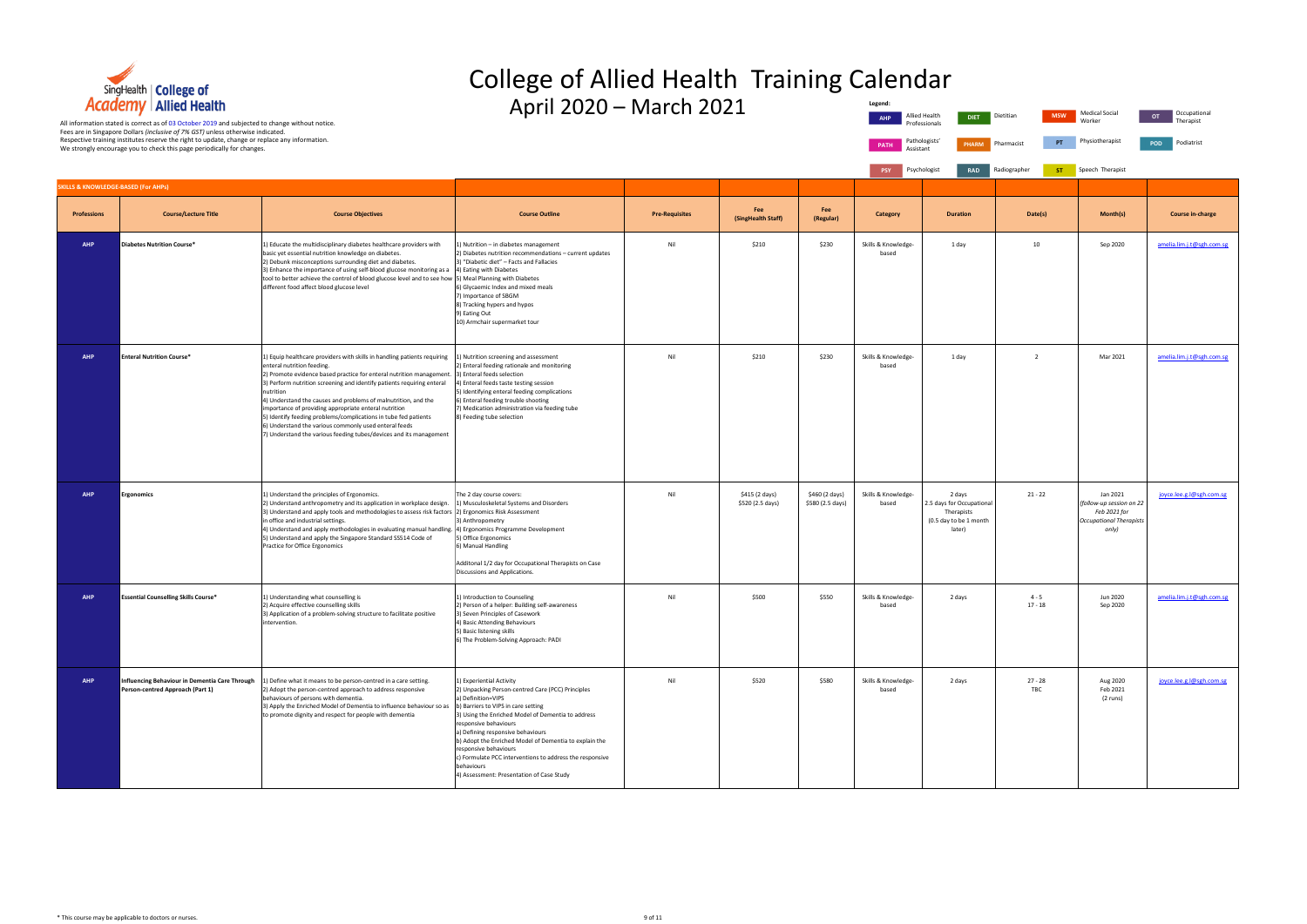

## College of Allied Health Training Calendar

| <b>Academy</b> Allied Health<br>All information stated is correct as of 03 October 2019 and subjected to change without notice.<br>Fees are in Singapore Dollars (inclusive of 7% GST) unless otherwise indicated. |                                                                                                                                                                          |                                                                                                                                                                                                                                                                                                                                                                                                                                                                         | April 2020 – March 2021                                                                                                                                                                                                                                                                                                                                                                                                                                                                                                   |                                                                                                                                                    |                           | Legend:<br><b>AHP</b> | Allied Health<br><b>DIET</b><br>Professionals | Dietitian<br><b>MSW</b>                                                     | <b>Medical Social</b><br>Worker | Occupational<br>OT<br>Therapist |                           |
|--------------------------------------------------------------------------------------------------------------------------------------------------------------------------------------------------------------------|--------------------------------------------------------------------------------------------------------------------------------------------------------------------------|-------------------------------------------------------------------------------------------------------------------------------------------------------------------------------------------------------------------------------------------------------------------------------------------------------------------------------------------------------------------------------------------------------------------------------------------------------------------------|---------------------------------------------------------------------------------------------------------------------------------------------------------------------------------------------------------------------------------------------------------------------------------------------------------------------------------------------------------------------------------------------------------------------------------------------------------------------------------------------------------------------------|----------------------------------------------------------------------------------------------------------------------------------------------------|---------------------------|-----------------------|-----------------------------------------------|-----------------------------------------------------------------------------|---------------------------------|---------------------------------|---------------------------|
|                                                                                                                                                                                                                    | Respective training institutes reserve the right to update, change or replace any information.<br>We strongly encourage you to check this page periodically for changes. |                                                                                                                                                                                                                                                                                                                                                                                                                                                                         |                                                                                                                                                                                                                                                                                                                                                                                                                                                                                                                           |                                                                                                                                                    |                           |                       | <b>PATH</b><br>Assistant                      | Pathologists'<br><b>PHARM</b>                                               | PT<br>Pharmacist                | Physiotherapist                 | Podiatrist<br><b>POD</b>  |
| <b>SKILLS &amp; KNOWLEDGE-BASED (For AHPs)</b>                                                                                                                                                                     |                                                                                                                                                                          |                                                                                                                                                                                                                                                                                                                                                                                                                                                                         |                                                                                                                                                                                                                                                                                                                                                                                                                                                                                                                           |                                                                                                                                                    |                           |                       | PSY                                           | Psychologist<br>RAD                                                         | Radiographer<br>ST.             | Speech Therapist                |                           |
| <b>Professions</b>                                                                                                                                                                                                 | <b>Course/Lecture Title</b>                                                                                                                                              | <b>Course Objectives</b>                                                                                                                                                                                                                                                                                                                                                                                                                                                | <b>Course Outline</b>                                                                                                                                                                                                                                                                                                                                                                                                                                                                                                     | <b>Pre-Requisites</b>                                                                                                                              | Fee<br>(SingHealth Staff) | Fee<br>(Regular)      | Category                                      | <b>Duration</b>                                                             | Date(s)                         | Month(s)                        | Course in-charge          |
| <b>AHP</b>                                                                                                                                                                                                         | Influencing Behaviour in Dementia Care Through<br>Person-centred Approach (Part 2)                                                                                       | L) Translate in-depth knowledge and skills of person-centred care<br>approach into care plans for dementia patients<br>2) Design effective specific intervention techniques underpinned by<br>theoretical framework(s) to engage dementia persons and caregivers<br>to improve service outcomes                                                                                                                                                                         | L) Reflections and Experiential Activity<br>) Review of Enriched Model of Dementia Plans<br>3) Person-centred Approach skills and techniques to influence<br>responsive behaviours<br>Communication<br>b) Validation<br>c) Facilitation<br>d) Engagement<br>4) Person-centred Approach Interventions to collaborate with<br>caregivers<br>a)Provide Psycho-educational interventions<br>b) Develop task-specific and problem solving skills<br>c) Strengthen Competence                                                   | Participants should have<br>completed Influencing Bahaviour<br>1 Dementia Care Through Person<br>centred Approach (Part 1)                         | \$750                     | \$830                 | Skills & Knowledge-<br>based                  | 3 days                                                                      | TBC                             | Oct 2020                        | joyce.lee.g.l@sgh.com.sg  |
| <b>AHP</b>                                                                                                                                                                                                         | Introduction to Art Therapy: Art Therapy in<br><b>Patient Care*</b>                                                                                                      | 1) Gain appreciation on art therapy and the various methods used in<br>art therapy<br>2) Gain appreciation on the benefits of art therapy in the clinical setting 2) Understanding the uses of various art materials and their<br>3) Understand the impact of various art materials on patients<br>4) Learn different art therapy strategies that could enhance the<br>therapeutic relationship between clinicians and patients or for your<br>professional development | L) An overview of the different styles and schools of art<br>therapy<br>possible benefits.<br>3) Art therapy evaluation tools and its usage in the clinical<br>setting<br>4) Group experiential<br>5) Role play on how to engage a new client in art making                                                                                                                                                                                                                                                               | Nil<br>(No previous experience of art<br>making is required but it is<br>important that participant be<br>prepared to take part in art<br>making.) | \$240                     | \$270                 | Skills & Knowledge-<br>based                  | 1 day                                                                       | $\overline{\mathbf{3}}$         | Jul 2020                        | carlyn.wee.g.p@sgh.com.sg |
| <b>AHP</b>                                                                                                                                                                                                         | Introduction to Solution Focused Brief Therapy*                                                                                                                          | ) Acquire knowledge of the core skills, mind-set and philosophy of<br>Solution Focused Brief Therapy (SFBT).<br>2) Appreciate the relevance of SFBT to their clinical practice (specifically 2) Basic framework for first session protocol<br>within the healthcare setting).<br>3) Practice application of the solution focused model structure during<br>the course of the workshop.                                                                                  | ) Introduction to the history, development, philosophy &<br>mindset of solution focused brief therapy<br>3) Key questioning techniques<br>4) Stages of Solution Building<br>5) Review of Day 1 & process<br>6) Basic framework for second & subsequent session protocol<br>7) Applying EARS process<br>8) Dealing with client setbacks, relapses & challenging<br>situations<br>9) Final review of SF process                                                                                                             | Nil                                                                                                                                                | \$680                     | \$750                 | Skills & Knowledge-<br>based                  | 2 days<br>and 3 hour post course<br>follow up on<br>16 Nov 2020, 9am - 12pm | $15 - 16$                       | Oct 2020                        | amelia.lim.j.t@sgh.com.sg |
|                                                                                                                                                                                                                    | <b>Mindful Self-Compassion</b><br>(NEW course)                                                                                                                           | 1) Competency of self-care<br>2) Self-assessment and development<br>3) Transference and counter-transference of psychologists                                                                                                                                                                                                                                                                                                                                           | <u>Day 1</u><br>1) An introduction to Mindfulness and Self-Compassion for<br>healthcare professionals in workplace<br>2) Introduction and guidance through various Mindfulness Self-<br>compassion exercises<br>3) Learn to apply the exercises taught and implement them to<br>their daily workplace<br><u>Day 2</u><br>1) Reflect and share of the experiences in implementing<br>through the practices in daily work<br>Participants would need to complete both session to be<br>considered as completing the course. |                                                                                                                                                    | \$410                     | \$450                 | Skills & Knowledge-<br>based                  | 2 days                                                                      | 19 & 26                         | Jun 2020                        | agnes.low.s.m@sgh.com.sg  |

| Legend:<br><b>AHP</b>        | Allied Health<br>Professionals | <b>DIET</b>                                                                 | Dietitian<br><b>MSW</b>   |    | Medical Social<br>Worker | Occupational<br>OT<br>Therapist |
|------------------------------|--------------------------------|-----------------------------------------------------------------------------|---------------------------|----|--------------------------|---------------------------------|
| PATH                         | Pathologists'<br>Assistant     | <b>PHARM</b>                                                                | Pharmacist                | PT | Physiotherapist          | Podiatrist<br>POD               |
| <b>PSY</b>                   | Psychologist                   | <b>RAD</b>                                                                  | Radiographer<br><b>ST</b> |    | Speech Therapist         |                                 |
|                              |                                |                                                                             |                           |    |                          |                                 |
| Category                     |                                | <b>Duration</b>                                                             | Date(s)                   |    | Month(s)                 | <b>Course in-charge</b>         |
| Skills & Knowledge-<br>based |                                | 3 days                                                                      | TBC                       |    | Oct 2020                 | joyce.lee.g.l@sgh.com.sg        |
| Skills & Knowledge-<br>based |                                | 1 day                                                                       | $\mathsf 3$               |    | <b>Jul 2020</b>          | carlyn.wee.g.p@sgh.com.sg       |
| Skills & Knowledge-<br>based |                                | 2 days<br>and 3 hour post course<br>follow up on<br>16 Nov 2020, 9am - 12pm | $15 - 16$                 |    | Oct 2020                 | amelia.lim.j.t@sgh.com.sg       |
| Skills & Knowledge-<br>based |                                | 2 days                                                                      | 19 & 26                   |    | Jun 2020                 | agnes.low.s.m@sgh.com.sg        |